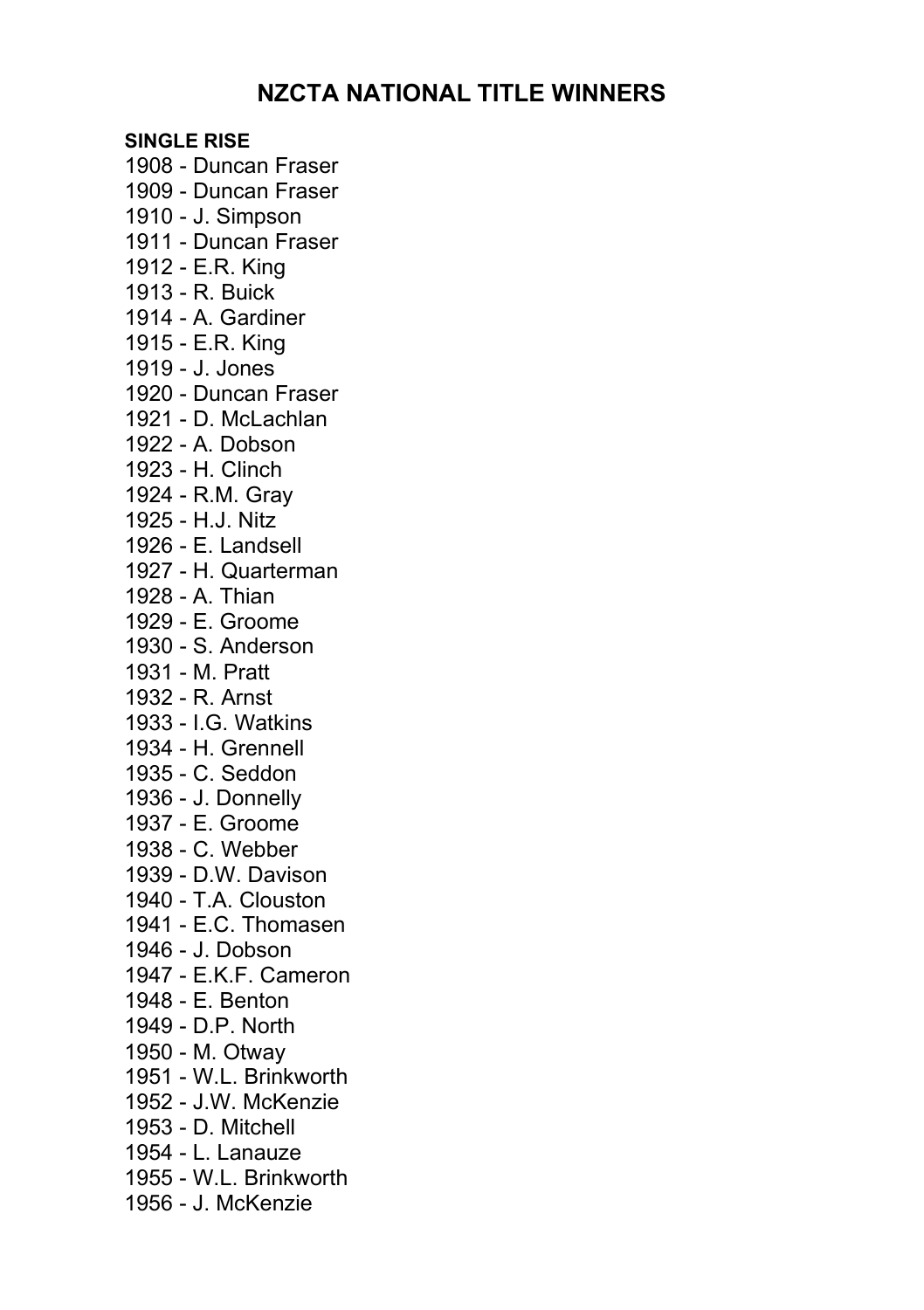1957 - B.W. Williams 1958 - B.G. Begg 1959 - J.C. Streeter 1960 - Allan Brown 1961 - R. James 1962 - C. Hartley 1963 - W.J. Pritt 1964 - G.V.R. Read 1965 - R. Gray 1966 - J.R. Thompson 1967 - R. Hudson (Aust.) 1968 - E.F. Baldock 1969 - R.W. Gunn 1970 - S.F. Scott 1971 - F.R. Manson 1972 - A.W. Oliver (Can.) 1973 - R. Hughes 1974 - T.P. Hayman 1975 - B. Kable (Aust.) 1976 - J. Henwood (Aust.) 1977 - P. Freeleagus (Aust.) 1978 - V. Ryan (Aust.) 1979 - A. Mabey 1980 - K. Thomson (Aust.) 1981 - R.F. Everett 1982 - J. Woolley 1983 - W. Iles (Aust.) 1984 - G.S. Ede 1985 - W. Larsen 1986 - K. Tucker 1987 - M. Havill 1988 - L. Curtis (Aust.) 1989 - M. Fisher (Aust.) 1990 - A. Kasper 1991 - T. Truss 1992 - R.B. Everett 1993 - D. Da Silva 1994 - B. Iles (Aust) 1995 - L. Chant (Aust) 1996 - T. Boucher (Aust) 1997 - J. Tarrant 1998 - S. Atkins (Aust) 1999 - A.Turner (Aust) 2000 - G.Searle 2001 - G.Searle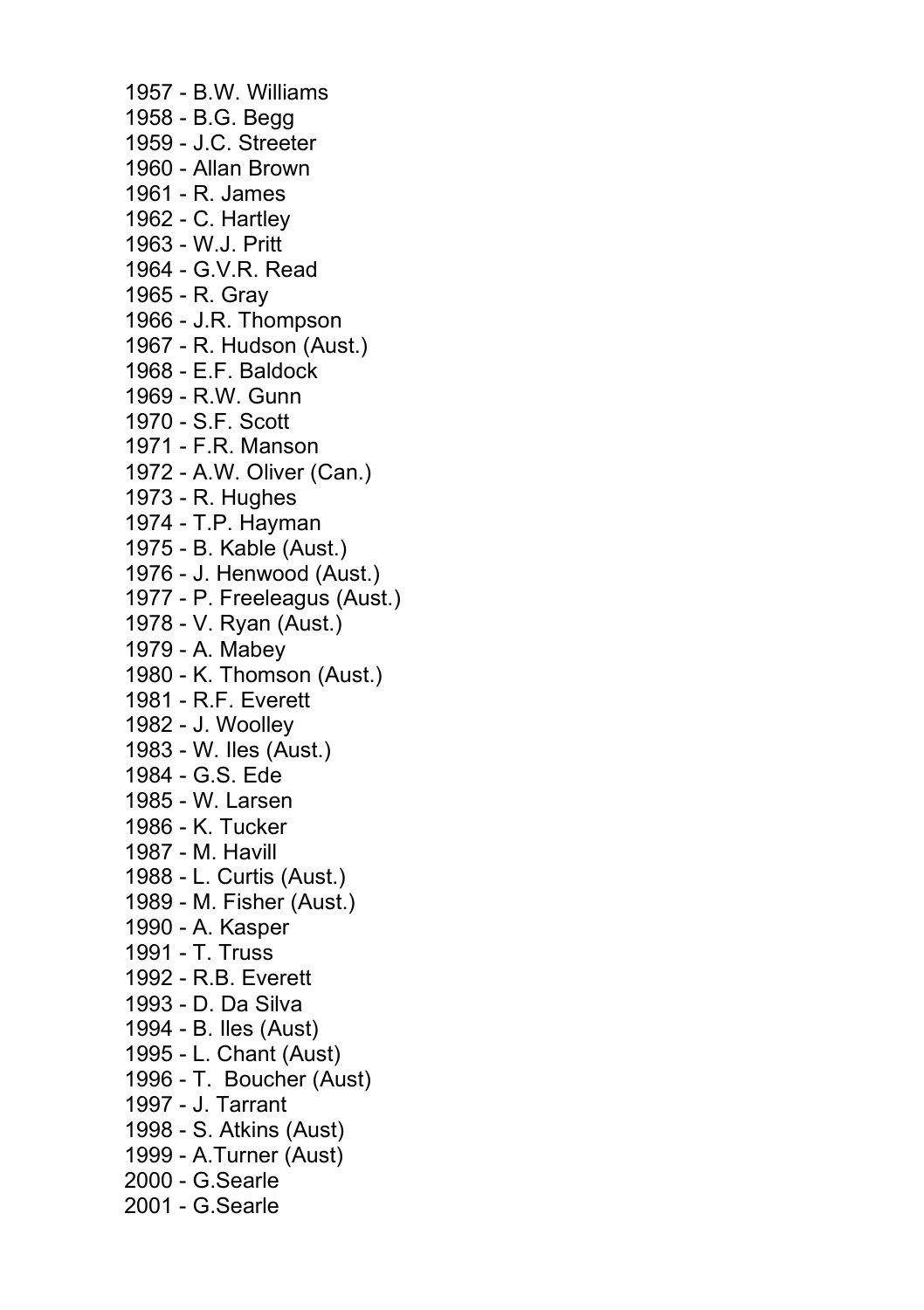- 2002 T. Arvanitakis (Aust) 2003 – A. Del Ben (Aust)
- 2004 –G.Searle
- 2005 T. Boucher (Aust)
- 2006 G. Searle
- 2007 J. Beddis
- 2008 R.Prince
- 2009 C. Waghorn
- 2010 G. Gannon
- 2011 B. Malcolm
- 2012 J. Saxton
- 2013 G. Searle
- 2014 J. Willett (Aust)
- 2015 B. Warnock
- 2016 M. Patmore (Aust)
- 2017 M. Sime
- 2018 J. Beddis
- 2019 J. Beddis
- 2020 T. Nicholl

# **PIGEONS**

1899 - C.L. Mackersey

- 1900 J. Peat
- 1901 C.H. Chavannes
- 1902 E.H. Eccles
- 1903 E.P. Grahram
- 1904 G. Rutherford
- 1905 T. Parker
- 1906 Duncan Fraser
- 1909 H. Price
- 1910 H.D. Fraser
- 1911 H. Collins
- 1912 J. White
- 1913 W. Woolven
- 1914 H.J. Nitz
- 1915 G. McIlrick
- 1919 P. Casey
- 1920 G. Bruere
- 1921 A. Dobson
- 1922 C. Truscott
- 1923 L.P. Hughes
- 1924 W.A. Parsons
- 1925 E. Groome
- 1926 R. Arnst
- 1927 A. Dobson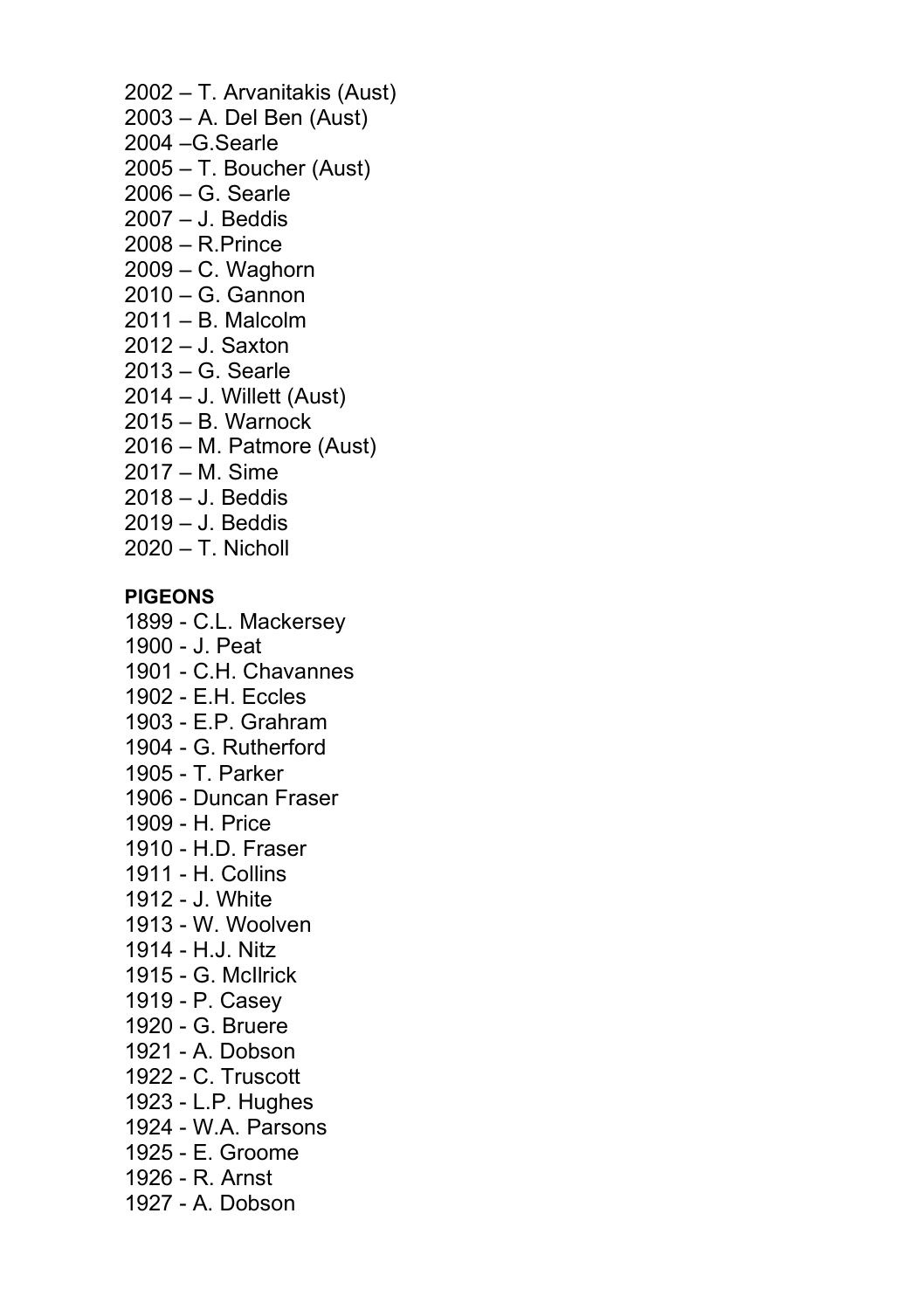1928 - A. Arnst 1929 - H. Clinch 1930 - M. Pratt 1931 - N. Bossard 1932 - S. Anderson 1933 - H. Clinch 1934 - R.S. Taylor 1935 - D. Ewing 1936 - I.G. Watkins 1937 - J.B. Thomasen 1938 - C.E. Brown 1939 - D.P. North 1940 - E.A Washbourne 1946 - M.F. Russ 1947 - E.K.F. Cameron 1948 - D.P. North 1949 - D.P. North 1950 - M. Pratt 1951 - D.P. North 1952 - J. Brightling 1953 - D.P. North 1954 - R. Maher **SPARROWS**

1911 - A.D. Fraser 1912 - E.R. King 1913 - W. Meagher 1914 - S.G. Coulter 1915 - L.P. Hughes 1919 - E. Groome 1920 - C.E. Brown 1921 - A. Dobson 1922 - H. Clinch 1923 - L. McKelvie 1924 - J. Gorton 1925 - R. Buick 1926 - J. Gorton 1927 - H. Best 1928 - W. Patterson 1929 - H. Grennell 1930 - R. Arnst 1931 - S.G. Glennie 1932 - S. Anderson 1933 - M. Pratt 1934 - G. Seddon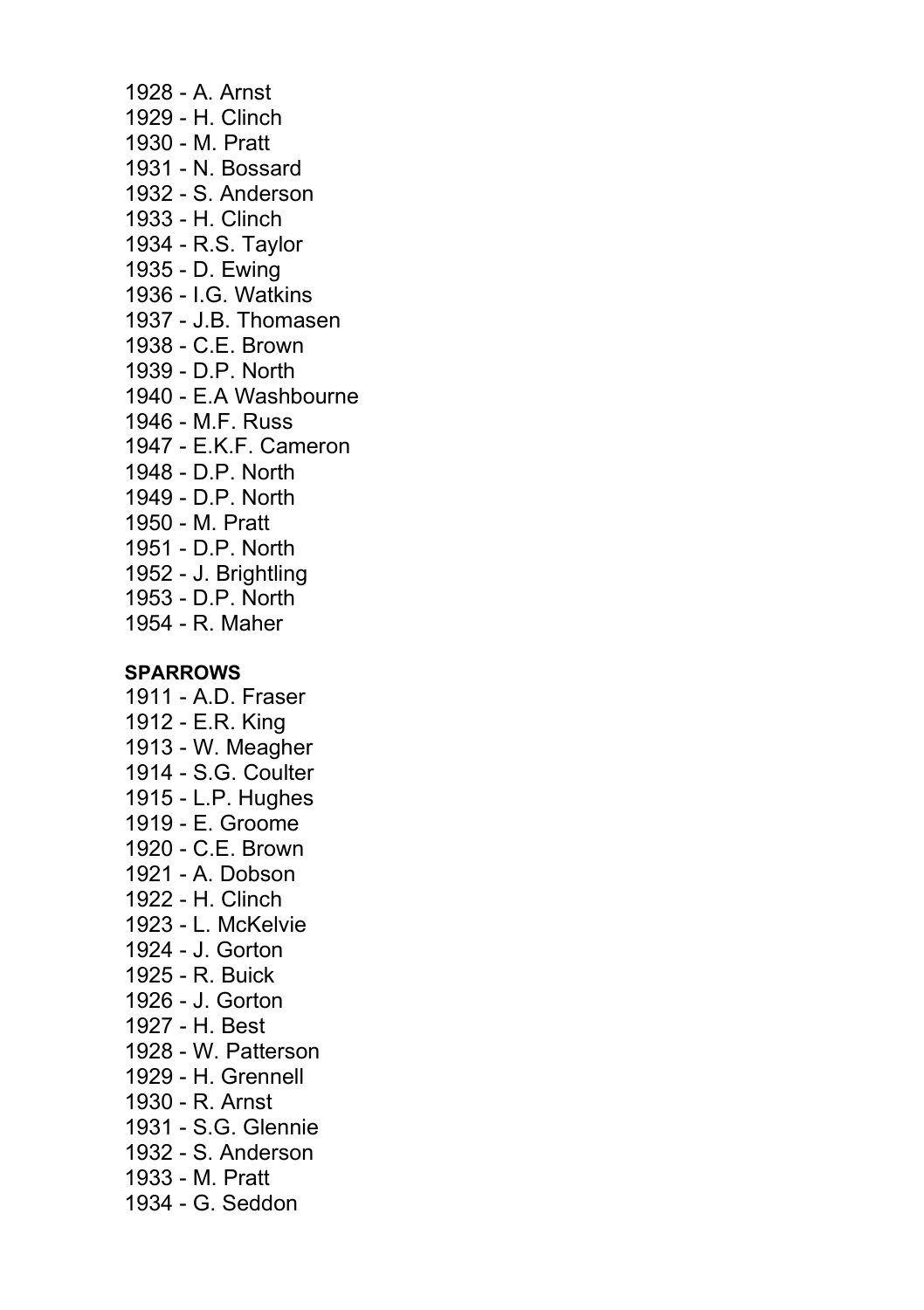1935 - M. Pratt 1936 - R.S. Taylor 1937 - D.P. North 1938 - L. Lemon 1939 -F.W. Chamberlain 1941 - A. Stead 1946 - M. Pratt 1947 - B. Clinch 1948 - J. Brightling 1949 - D.P. North 1950 - T.W. Elliott 1951 - D.P. North 1952 - J. McKenzie 1953 - B.W. Williams 1954 - T.A. Everett **MINI TARGETS** 1965 - A.W.H. Walker 1966 - D.E. Weir 1967 - B.G. Begg 1968 - J. McKenzie 1969 - R.W. Gunn 1970 - R. Burton (Aust.) 1971 - S. Mackie 1972 - G. Kable (Aust.) 1973 - K. Fitzgerald 1974 - F. Fyers 1975 - N. Reeves 1976 - K. Donaldson 1977 - A. James (Aust) 1978 - J.R. Thompson 1979 - T. Bradshaw (Aust.) 1980 - R. Wasley 1981 - P. Dittmer 1982 - M.E. Cameron 1983 - K. Lowry 1984 - R. Foster 1985 - P. Vincent 1986 - B. Kable 1987 - J. Woolley 1988 - J. Murphy (Aust) 1989 - M. Fisher (Aust) 1990 - J. McCombe 1991 - J. Woolley 1992 - R. Foster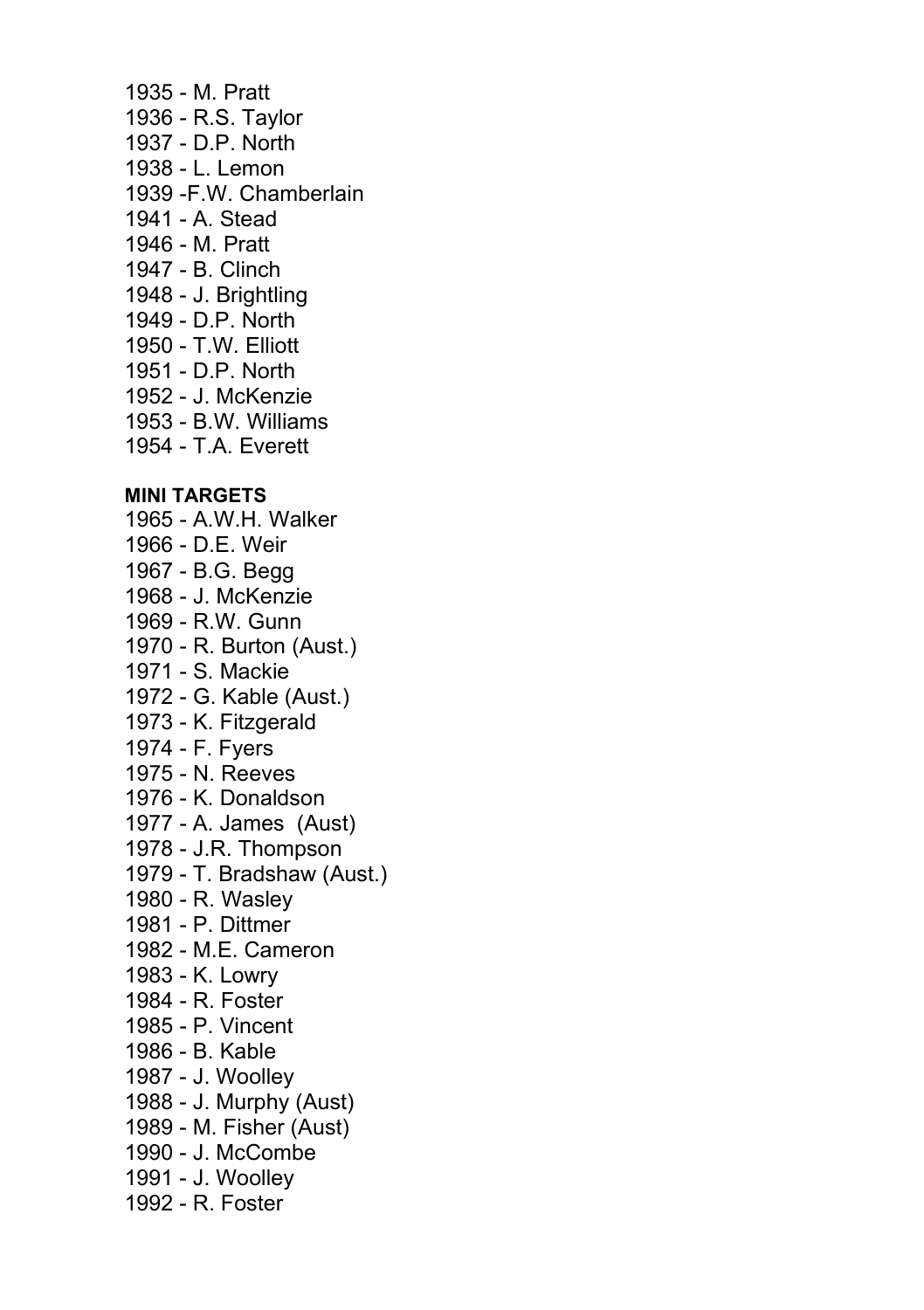- 1993 M. McInnes (Aust)
- 1994 T. Bradshaw (Aust)
- 1998 G.Paton
- 1999 G.Castellero (Aust)
- 2000 G.Searle
- 2001 G.MacPhee
- 2002 J.Whittakers (Aust)
- 2003 A.Vickers
- 2004 S. Atkins (Aust)
- 2005 G. Williams
- 2006 M. Castles
- 2007 G. Searle
- 2008 G.Hayden (Aust)
- 2009 R. Prince
- 2010 A. Del-Ben (Aust)
- 2011 L. Rodgers
- 2012 B. Powell (Aust)
- 2013 J. Harris (Aust)
- 2014 D. Nicholls (Aust)
- 2015 D. Robertson
- 2016 N. Pratt
- 2017 C. Waghorn
- 2018 T. Turner (Aust)
- 2019 G. Preston
- 2020 K. Nicholl

### **BALL TRAP**

- 1972 J McKenzie
- 1973 E Gates (USA)
- 1974 G W Shaw
- 1975 B C Webber
- 1976 J Ellis (Aust)
- 1977 P D Askey
- 1978 N C Berry (Aust)
- 1979 H T Fyers
- 1980 J Maxwell (Aust)
- 1981 W Iles (Aust)
- 1982 J Woolley, G C Searle
- 1983 P Flack (Aust)
- 1984 P Flack (Aust)
- 1985 G S Ede
- 1986 J Maxwell (Aust)
- 1987 Rex B Everett
- 1988 L E Coppins
- 1989 G S Ede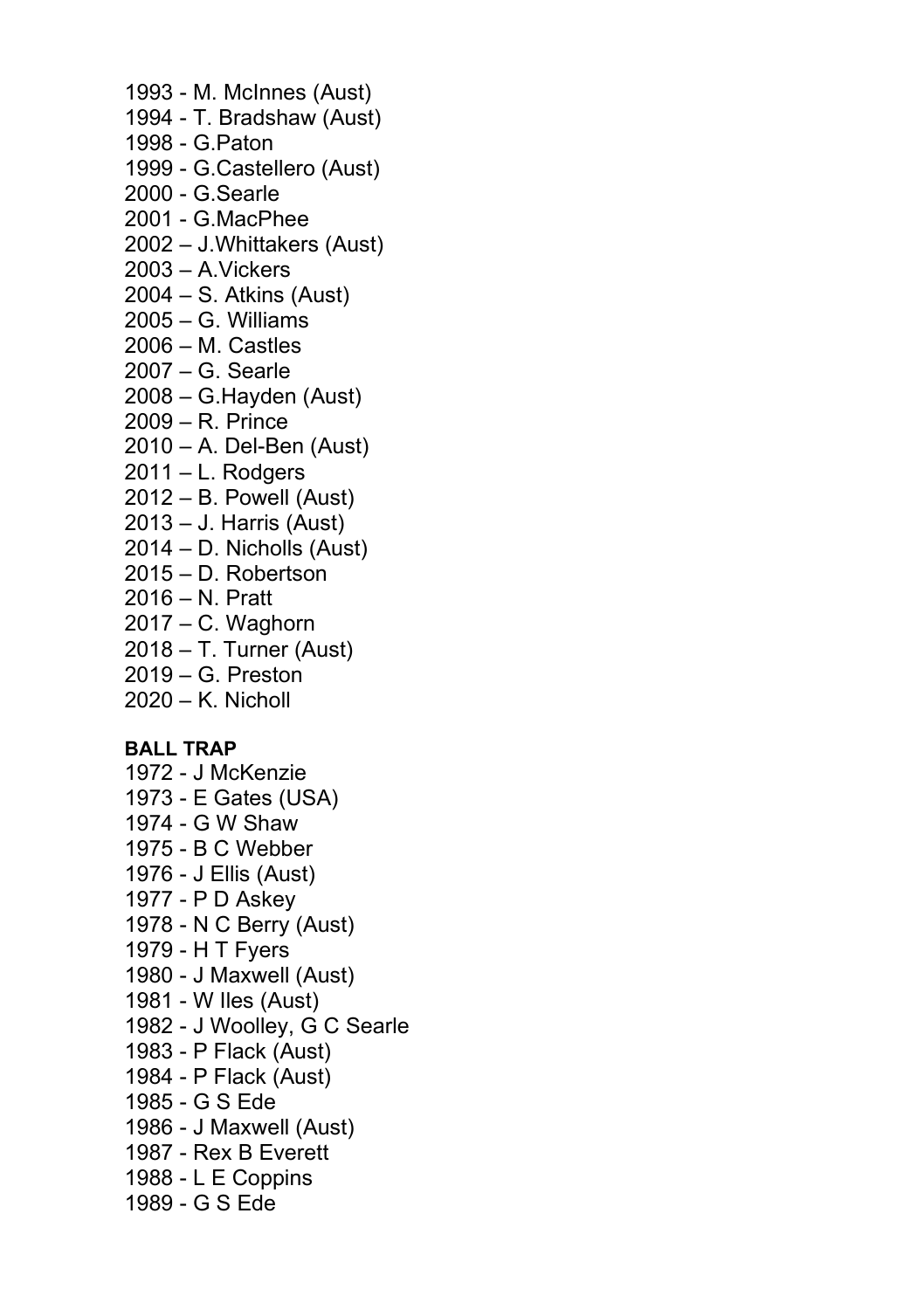1990 - G Brears 1991 - H McGowan 1992 - B Wistrand 1993 - J Maxwell (Aust) 1994 - B Wistrand 1995 - M V Baker 1996 - J Woolley 1997 - K R Livingstone 1998 - R Smith (Aust) 1999 - D R Briggs 2000 - B Stevens (Aust) 2001 – G.Searle 2002 – N.McWhirter (Aust) 2003 – G.Searle 2004 – C.Bentley (Aust) 2005 – W.Larsen 2006 – C.Fitzgerald (Aust) 2007 – P.Muntz 2008 – G.Ede 2009 – B. Woodward 2010 – S. Watson 2011 – B. Walker 2012 – G. Ede 2013 – J. Sleightholm (Aust) 2014 – I. Mullarkey (UK) 2015 – N. Pratt 2016 – J. Beddis

- 2017 J. Mudford
- 2018 G. Searle
- 2019 C. Waghorn
- 2020 K. Nicholl

### **SINGLE BARREL**

- 1964 J. McKenzie
- 1965 M.J. Fuller (Aust.)
- 1966 F.G. Lewis
- 1967 S.R. Marston
- 1968 J.R. Thomson
- 1969 C. Hartley
- 1970 R. Cavanagh
- 1971 J.R. Thomson
- 1972 J.R. Thomson
- 1973 J. McKenzie
- 1974 E. Gates (U.S.A.)
- 1975 E. Gates (U.S.A.)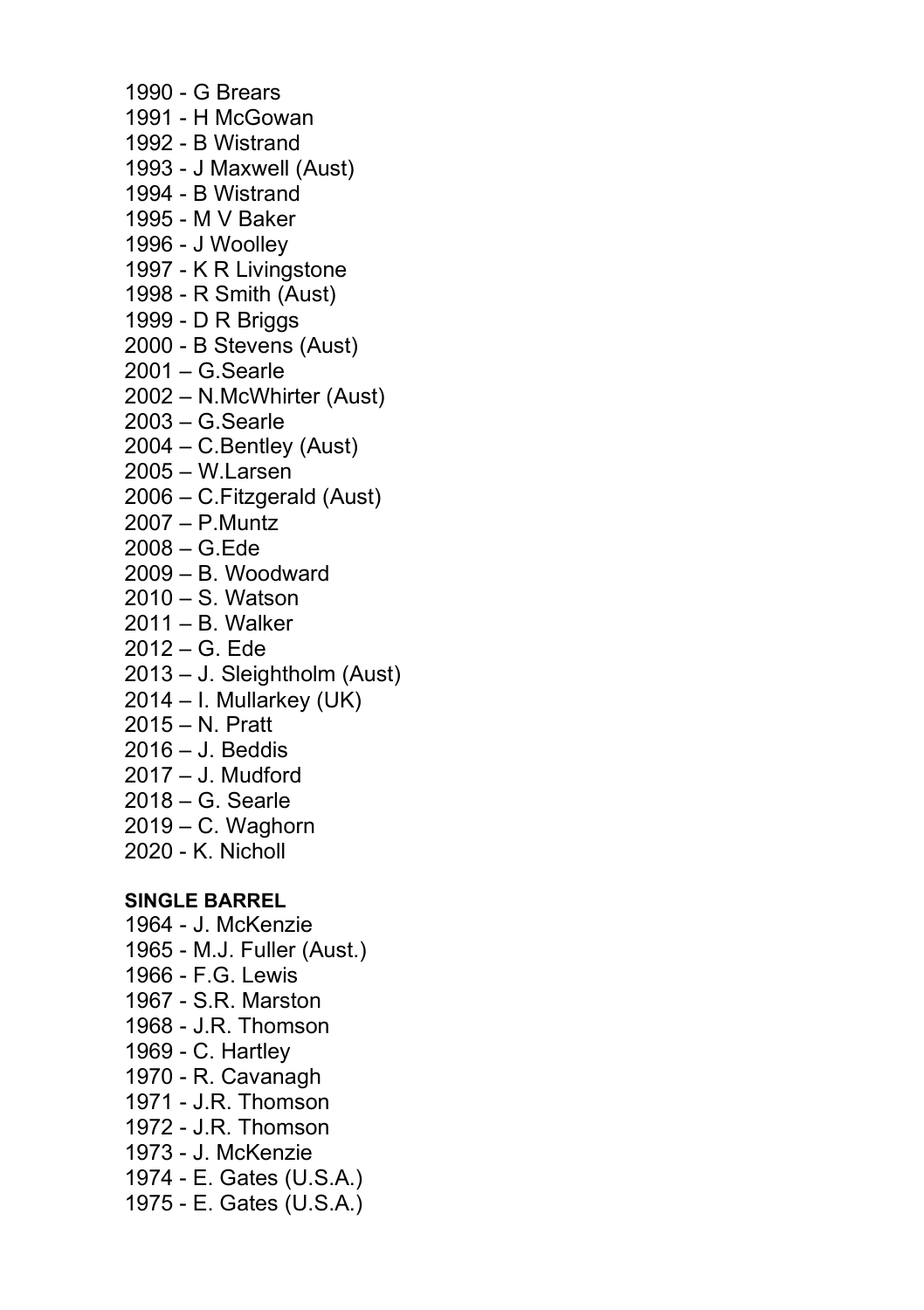1976 - M. Quirk (Aust.) 1977 - B. Cable (Aust.) 1978 - E.R. Pirie 1979 - W. Brunton 1980 - J. Elliott (Aust.) 1981 - M. Hay 1982 - R. Black 1983 - L. Harrison (U.S.A.) 1984 - B. Dalzell 1985 - C. Eynon 1986 - P. Black 1987 - J. Jeffcote 1988 - B. Dalzell 1989 - G. Foster 1990 - J. Thomson 1991 - P. Burgess (Aust.) 1992 - D. Howard 1993 - M. McInnes (Aust) 1994 - L. Curtis (Aust) 1995 - W. Iles (Aust) 1996 - M.Diamond (Aust) 1997 - S. Atkins (Aust) 1998 - B.Iles (Aust) 1999 - M.Havill 2000 - K.Livingstone 2001 - S.Vincent 2002 – A.Vickers 2003 – G. Castellaro (Aust) 2004 – M. Webster 2005 – S. Atkins (Aust) 2006 – R. McGowan 2007 – G.Kable (Fiji) 2008 – P.Dunnett 2009 – B. Deadman 2010 – R. Collinson (Aust) 2011 – J. Beddis 2012 – J. Beddis 2013 – M. Withers 2014 – M. Iles (Aust) 2015 – F. Roberts (Aust) 2016 – G. Castellaro (Aust) 2017 – R. Prince 2018 – J. Beddis 2019 – S Atkins (Aust) 2020 – P. Grainger (Aust)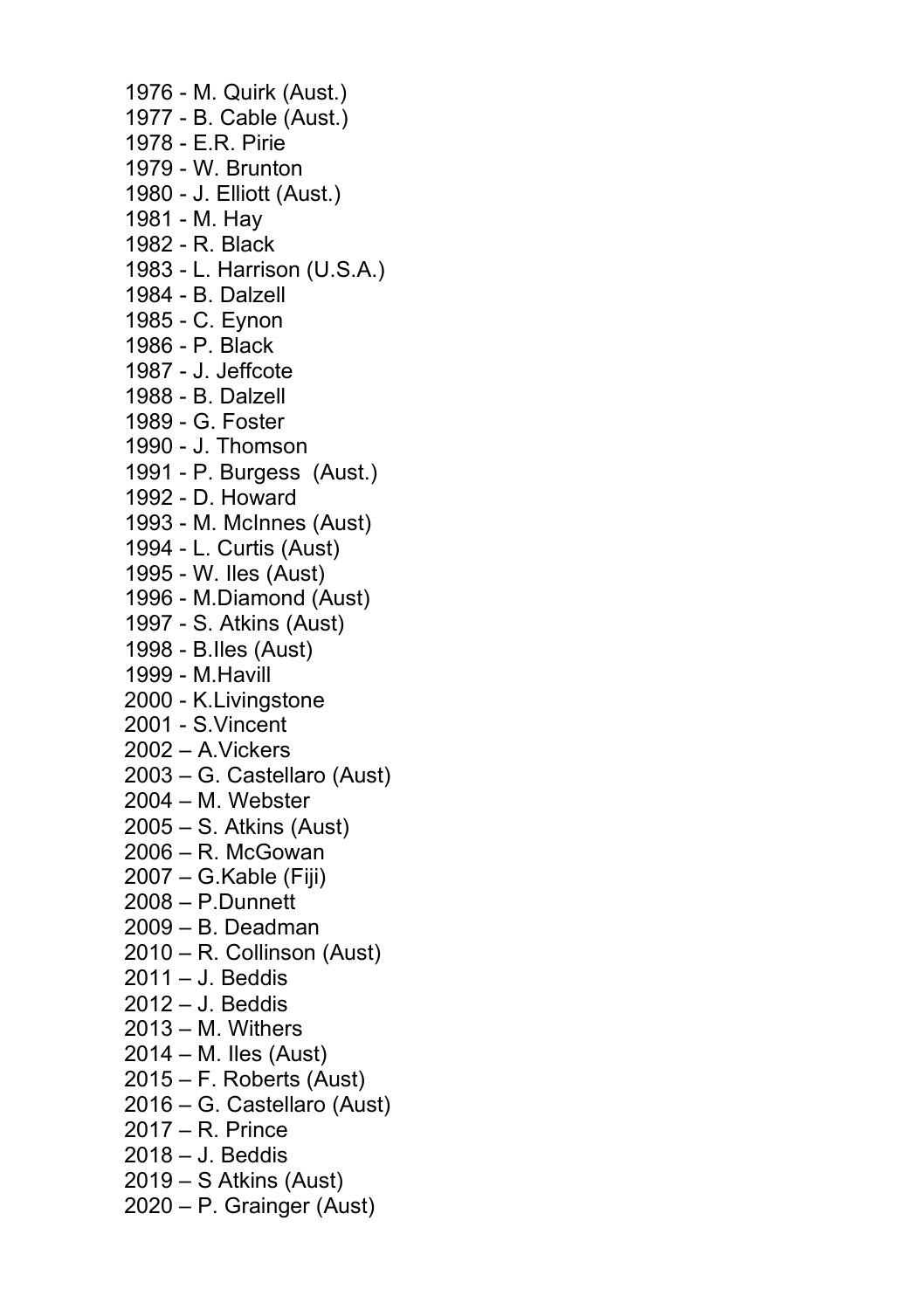#### **DOUBLE RISE**

1940 - H. Grennell 1941 - W. Oates 1946 - L. Kerr 1947 - K. Prentice 1948 - E. Cooke 1949 - D.P. North 1950 - E. Green 1951 - E. Benton 1952 - J. Dobson 1953 - D. Wareham 1954 - R.W. Gunn 1955 - B.G. Begg 1956 - B.G. Begg 1957 - S.R. Marston 1958 - S.R. Marston 1959 - J.C. Streeter 1960 - T.A. Everett 1961 - N. Bossad 1962 - C.K. Lane 1963 - C. Hartley 1964 - C.F. Gunn 1965 - C.F. Gunn 1966 - L.J. Wills 1967 - C. Hartley 1968 - C.F. Gunn 1969 - L.V. Evans 1970 - J. Marshall 1971 - V. Ryan (Aust.) 1972 - G. Kable (Aust.) 1973 - J. Jeffcote 1974 - P. Askey 1975 - C. Hartley 1976 - H. Fyers 1977 - E.R. Winter 1978 - D. Ball 1979 - A. Hughes 1980 - J. Wilson 1981 - N. Berry (Aust) 1982 - W. Iles (Aust.) 1983 - L. Harrison (U.S.A.) 1984 - K. Livingstone 1985 - N. Berry (Aust.) 1986 - J. Farrell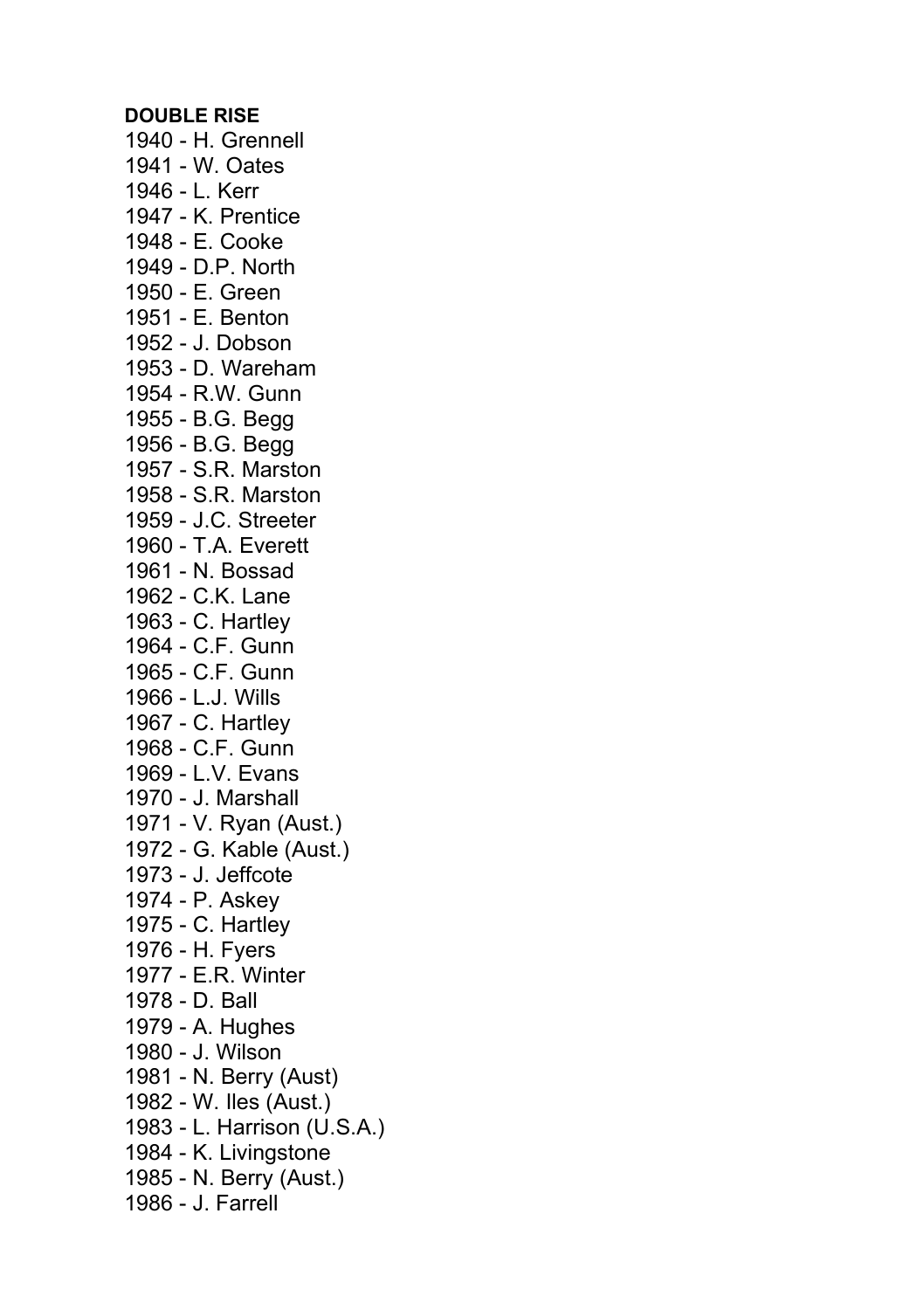1987 - W. Stevens (Aust.) 1988 - J. Woolley 1989 - J. Beddis 1990 - M. Fisher (Aust.) 1991 - N. Berry (Aust.) 1992 - D. Colson 1993 - D. Hern 1994 - RF Everett 1995 - J. Beddis 1996 - R. Duthie (Aust) 1997 - G. McIntosh 1998 - D.J. Gorst 1999 - A.Turner (Aust) 2000 - B. Iles (Aust.) 2001 - G.Castellaro (Aust) 2002 – C. Livingstone 2003 – G.Searle 2004 – C.Bentley (Aust) 2005 – S. Gee (Aust) 2006 – D. Coe 2007 – G.Wallace 2008 - R.Collicoat (Aust) 2009 – G. Hayden (Aust) 2010 – G. Hayden (Aust) 2011 – C. Waghorn 2012 – S. Atkins (Aust) 2013 – B. Hartley 2014 – J. Willett (Aust) 2015 – P. Black 2016 – S. Sutherland 2017 – C. Waghorn 2018 – M. Sime 2019 – J. Beddis 2020 K. Nicholl **POINTS SCORE** 1977 - J. Marshall Snr. 1978 - W. Stevens (Aust.) 1979 - A. James (Aust.) 1980 - J. Woolley 1981 - R.F. Everett

- 1982 L. Coppins
- 1983 P. Vincent
- 1984 K. Livingstone
- 1985 A. Browne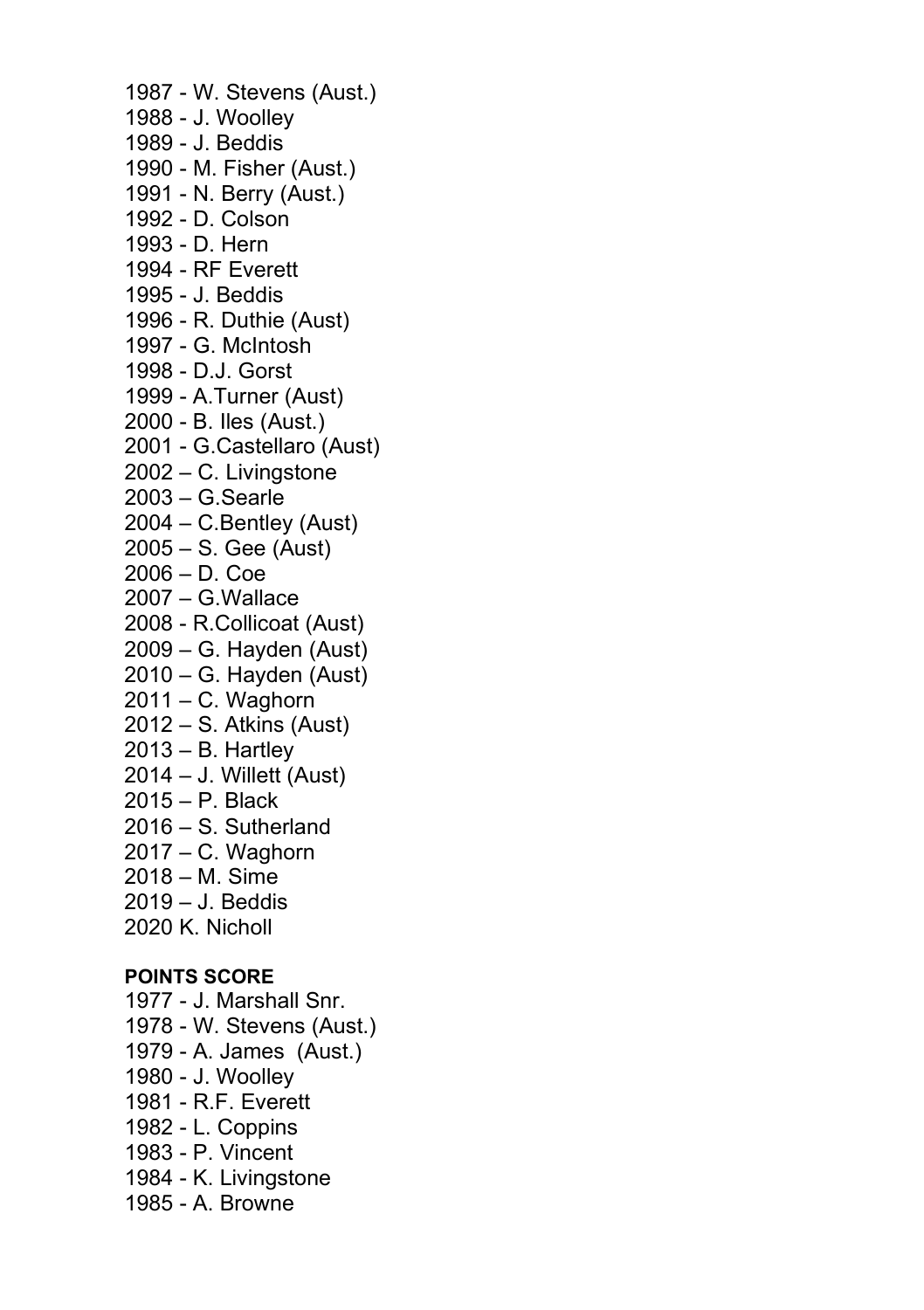1986 - K. Lowry 1987 - K.Thompson (Aust.) 1988 - K. Selwood (Aust.) 1989 - M. Fisher (Aust.) 1990 - M. Fisher (Aust.) 1991 - B. Dalzell 1992 - P. Hill 1993 - M. Diamond (Aust) 1994 - A. Kenny (Aust) 1995 - D. Hern 1996 - R.F. Everett 1997 - B. Iles (Aust) 1998 - RF Everett 1999 - P. Andreassend 2000 - S.Haberman (Aust.) 2001 - L.Roberts (Aust) 2002 – I. Merrick (Aust) 2003 – G. Searle 2004 – B.Hartley 2005 – S. Vincent  $2006 - T$  Nicholl 2007 – W.Larsen 2008 – C.Bentley (Aust) 2009 – B. Malcolm 2010 – P. Headon (Aust) 2011 – B. Hartley 2012 – L. Rodgers 2013 – R. F. Everett 2014 – M. Iles (Aust) 2015 – B. Walker 2016 – S. Sutherland 2017 – K. Nealon (Aust) 2018 – F. Roberts (Aust) 2019 – V.Butcher 2020 G. Evans **D.T.L. TRIPLES CHAMPION** 1991 - D. Briggs 1992 - R.B. Everett 1993 - A. Denton (Aust) 1994 - B. Washbourne 1995 - R. Wilson 1996 - P. Vincent

- 1997 RF Everett
- 1998 B.Iles (Aust)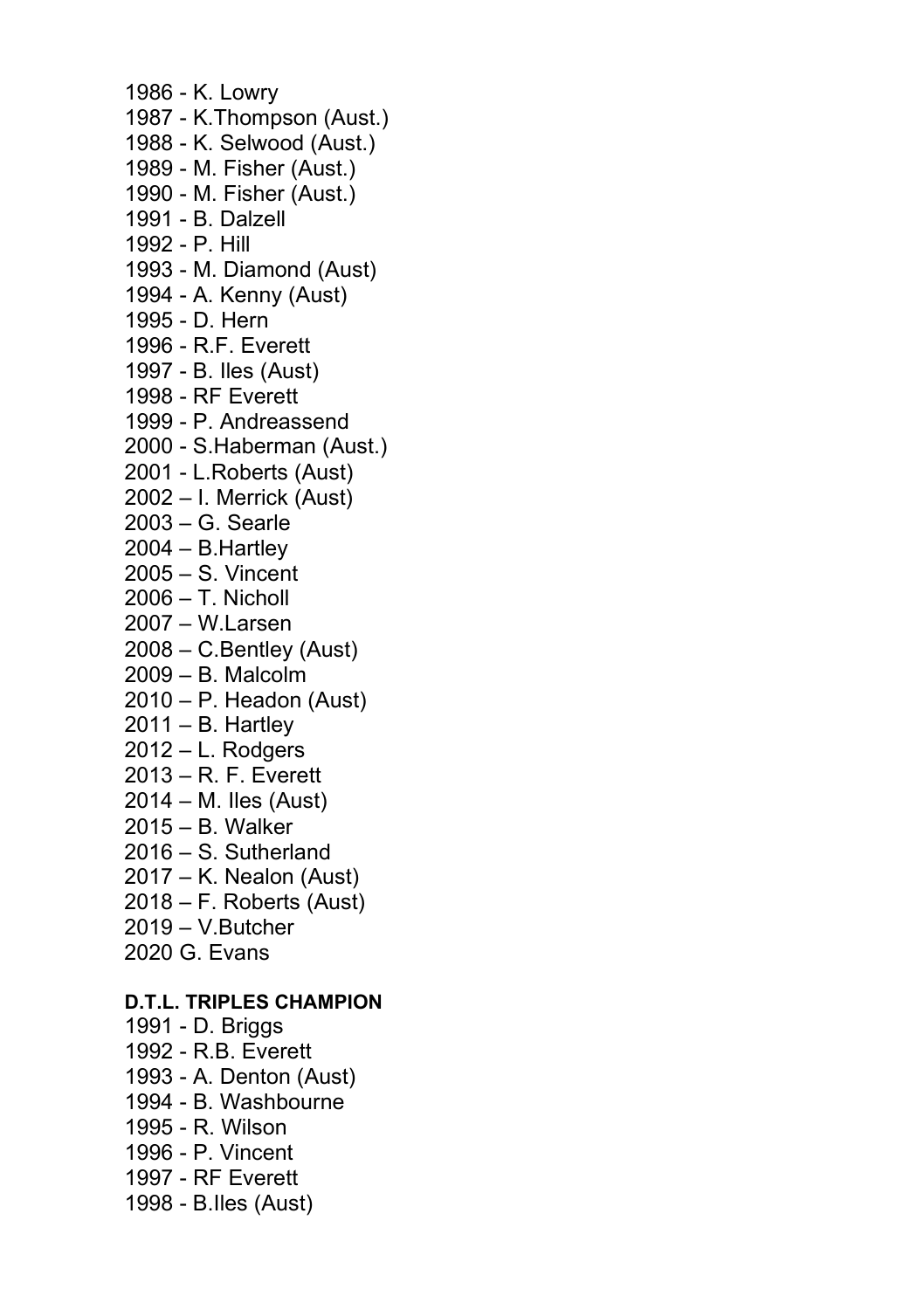- 1999 N.Thomson
- 2000 B.Iles (Aust.)
- 2001 G.Castellaro (Aust)
- 2002 J. Doherty (Ireland)
- 2003 S. Atkins (Aust)
- 2004 T.Turner
- 2005 R.F. Everett
- 2006 L. Clarke
- 2007 D.Turner
- 2008 B.Rafferty (Aust)
- 2009 C. Fitzgerald (Aust)
- 2010 S. Watson
- 2011 D. Turner
- 2012 D. Woolhouse
- 2013 D. Turner
- 2014 R. Clarke (Aust)
- 2015 N. Pratt
- 2016 N. Pratt
- 2017 B. Dunn
- 2018 T. Nicholl
- 2019 Devon Da Silva
- 2020 J. Smith (Aust)

# **HANDICAP BY DISTANCE**

- 2004 A. Murphy
- 2005 R. Harper
- 2006 M. Holmes
- 2007 W.Rooney
- 2008 W.Howard
- 2009 A. Barnett (Norfolk I.)
- 2010 B. Washbourne
- 2011 B. Malcolm
- 2012 S. Watson
- 2013 H. Holland
- 2014 N. Pratt
- 2015 A. Wilson
- 2016 S. Diack
- 2017 C. Waghorn
- 2018 J. Tarrant
- 2019 V. Butcher
- 2020 G. Matheson

# **INTER PROVINCIAL TEAMS**

1986 - Canterbury 1987 - Canterbury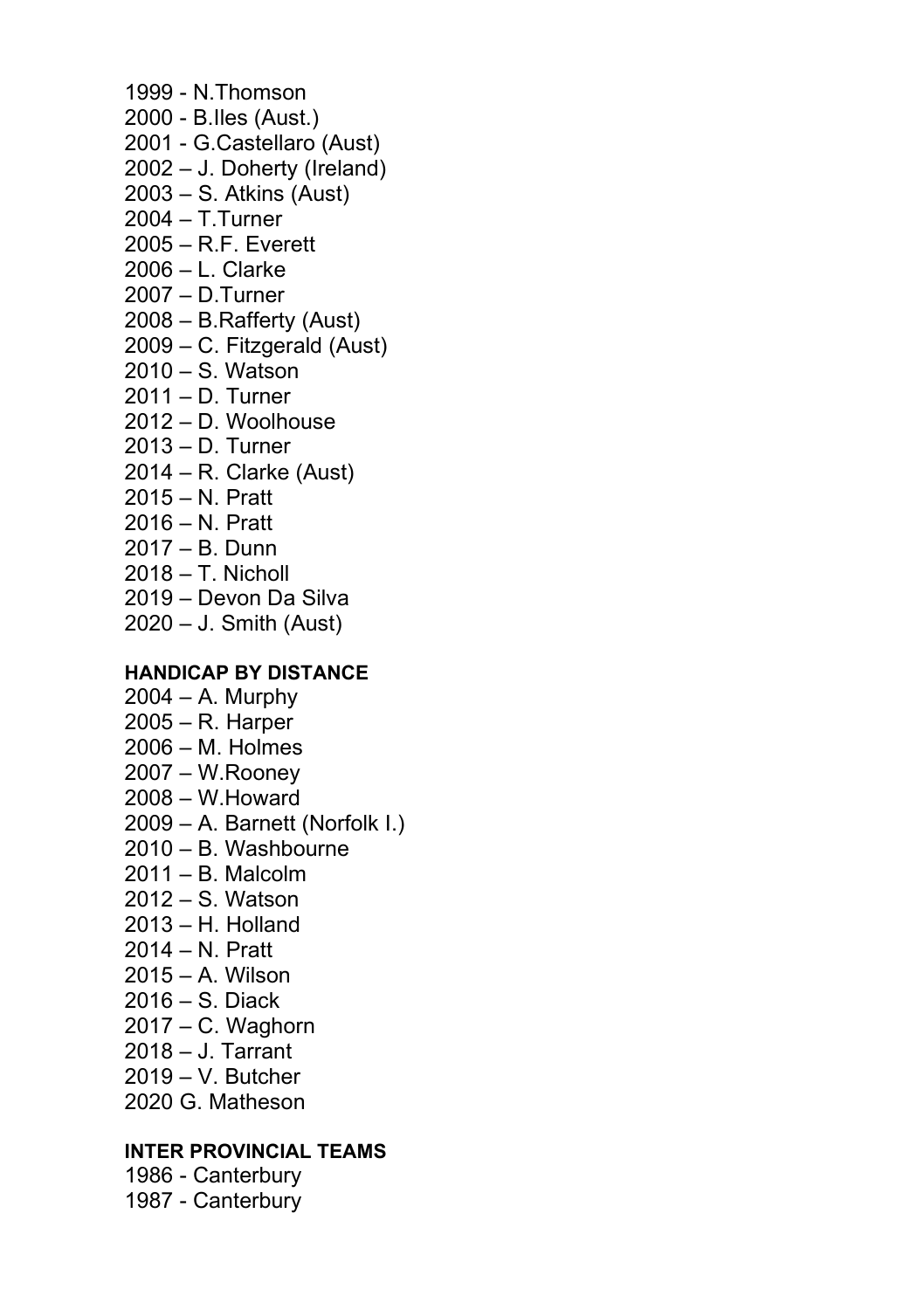- 1988 Canterbury 1989 - Waikato 1990 - Canterbury 1991 - Wellington 1992 - Canterbury 1993 - Canterbury 1994 - Waikato
- 1995 Waikato
- 1996 Canterbury
- 1997 Bay of Plenty
- 1998 Canterbury
- 1999 Waikato
- 2000 Bay of Plenty
- 2001 Waikato
- 2002 Bay of Plenty
- 2003 Bay of Plenty
- 2004 Bay of Plenty
- 2005 Canterbury
- 2006 Canterbury
- 2007 Bay of Plenty
- 2008 Bay of Plenty
- 2009 Hawkes Bay
- 2010 Bay of Plenty
- 2011 Bay of Plenty
- 2012 Waikato
- 2013 Waikato
- 2014 Bay of Plenty
- 2015 Waikato
- 2016 Waikato
- 2017 Waikato
- 2018 Waikato
- 2019 Waikato
- 2020 Waikato

### **PROVINCIAL SHOULDER TO SHOULDER**

- 1998 Waikato
- 1999 Southland
- 2000 Waikato
- 2001 Waikato
- 2002 Bay of Plenty
- 2003 Waikato
- 2004 Waikato
- 2005 Hawkes Bay
- 2006 Canterbury
- 2007 Auckland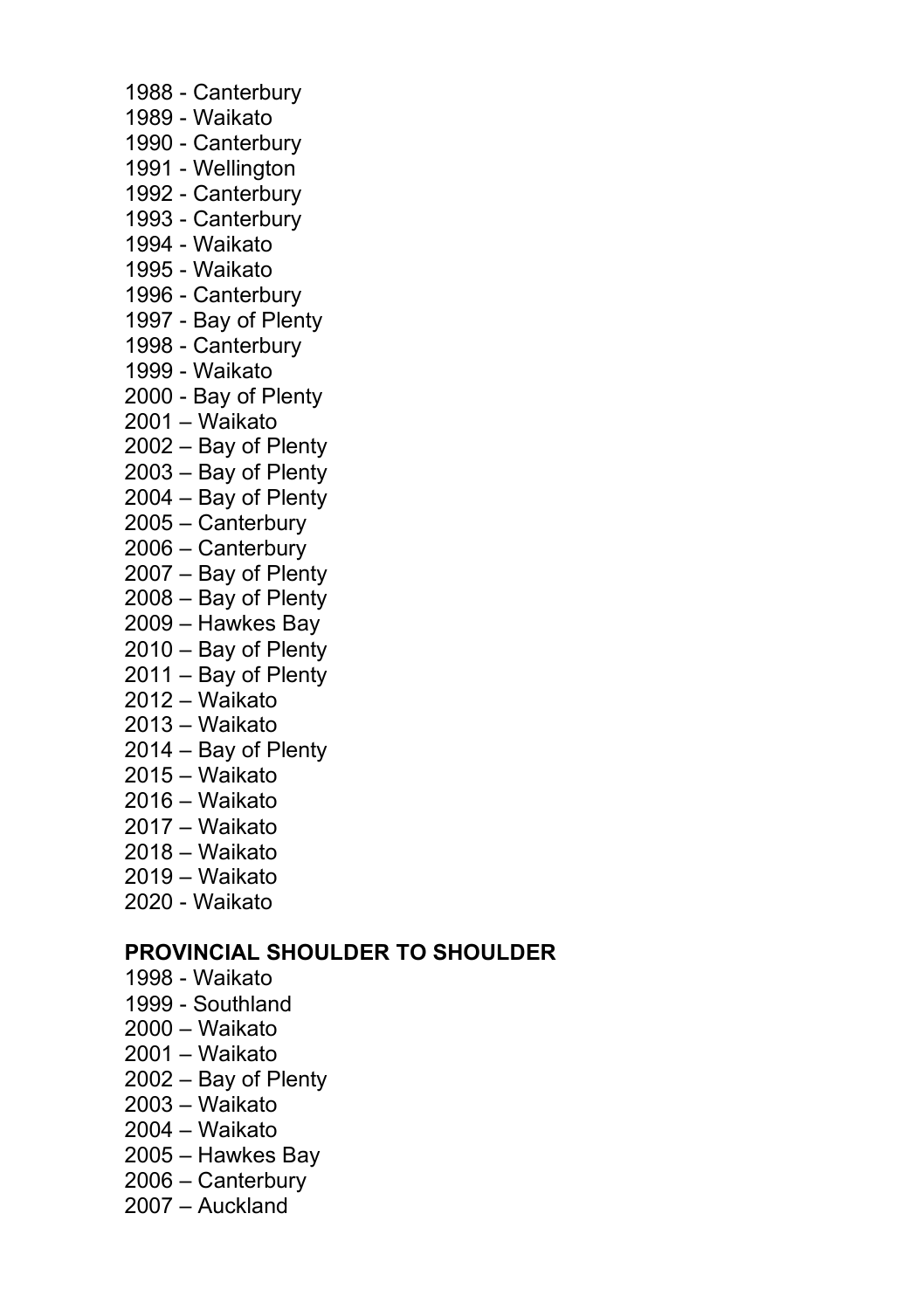- 2008 Southland
- 2009 Bay of Plenty
- 2010 Wellington
- 2011 Bay of Plenty
- 2012 Waikato
- 2013 Waikato
- 2014 Waikato
- 2015 Canterbury
- 2016 Canterbury
- 2017 Bay of Plenty
- 2018 Hawkes Bay
- 2019 Bay of Plenty
- 2020 Waikato

### **BEST DRESSED PROVINCIAL TEAM**

- 1999 Auckland
- 2000 Waikato
- 2001 Waikato
- 2002 Otago
- 2003 Southland
- 2004 Northland
- 2005 Wellington
- 2006 Hawkes Bay
- 2007 Otago
- 2008 Hawkes Bay
- 2009 Waikato
- 2010 Canterbury
- 2011 Southland
- 2012 Bay of Plenty
- 2013 Southland
- 2014 Southland
- 2015 Canterbury
- 2016 Waikato
- 2017 Canterbury
- 2018 Southland
- 2019 Waikato
- 2020 Otago

# **N.Z. DTL HIGH GUN A.N. TURNER MEMORIAL**

- 1957 S.R. Marston
- 1958 J. Newton Thomas
- 1959 J.C. Streeter
- 1960 J. McKenzie
- 1961 N. Bossad
- 1962 J. McKenzie
- 1963 J.R. Thomson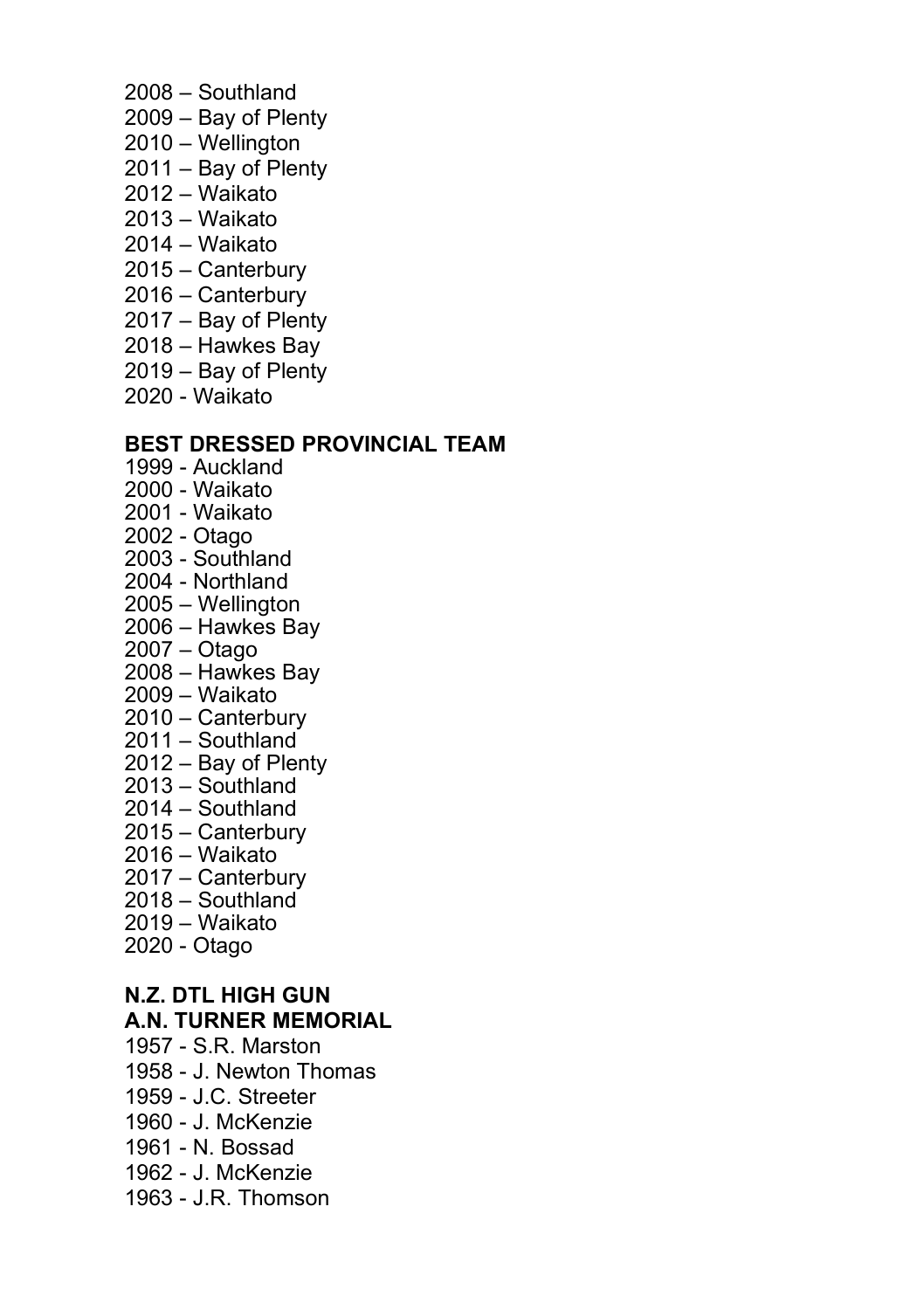1964 - C.F. Gunn 1965 - J. McKenzie 1966 - A.J.C. Donald 1967 - F.R. Hudson (Aust.) 1968 - C.F. Gunn 1969 - C. Hartley 1970 - B.J. Anderson 1971 - A.W.H. Walker 1972 - P.A. Veale 1973 - E. Gates (U.S.A.) 1974 - E. Gates (U.S.A.) 1975 - A.W.H. Walker 1976 - M. Quirk (Aust.) 1977 - J. Woolley 1978 - K. Tucker 1979 - A. Hughes 1980 - J.R. Thomson 1981 - G. Searle 1982 - G. McPhee 1983 - L. Harrison (U.S.A.) 1984 - V.J. Peterson 1985 - D. Clark 1986 - A. Cousens 1987 - W. Stevens (Aust.) 1988 - K. Stevens (Aust.) 1989 - G. Foster 1990 - M. Fisher (Aust.) 1991 - P. Black 1992 - M. McInnes (Aust.) 1993 - L. Discombe 1994 - W. Iles (Aust) 1995 - W. Iles (Aust) 1996 - R. Mark (Aust) 1997 - S. Atkins (Aust) 1998 - RF Everett 1999 - B.Iles (Aust) 2000 - G.Searle 2001 - G.Castellaro (Aust) 2002 – G.Castellaro (Aust) 2003 – S. Atkins (Aust) 2004 – P.Schmidt 2005 – T.Boucher (Aust) 2006 – T. Boucher (Aust) 2007 – D.Coe 2008 – B.Hartley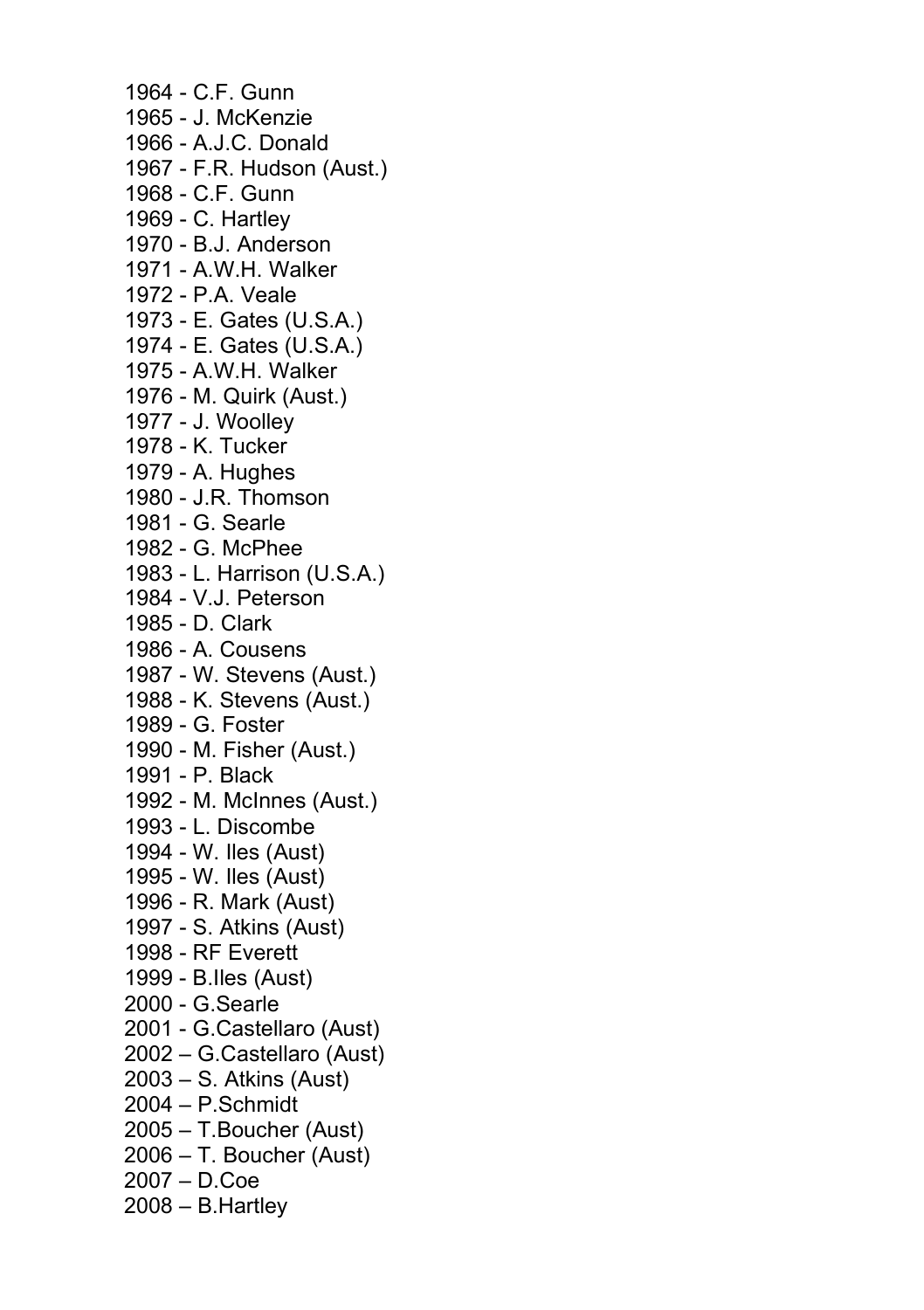- 2009 A Del-Ben (Aust)
- 2010 G. Searle
- 2011 A Del Ben (Aust)
- 2012 G. Searle
- 2013 J. Beddis
- 2014 D. Nicholls (Aust)
- 2015 G. Kable (Fiji)
- 2016 S. Sutherland
- 2017 C. Waghorn
- 2018 P. Guida (Aust)
- 2019 V. Butcher
- 2020 K. Nicholl

# **NEW ZEALAND MACKINTOSH TEAMS "HIGH GUNS" SINCE 1954**

- 1954 C.F. Gunn 100 x 100
- 1955 C.Hartley, H.C. Walker 100 x 100,
- 1956 C. Hartley, R.W.Gunn 299 x 300
- 1957 C. Hartley 288 x 300
- 1958 J.R. Thompson 300 x300
- 1959 L.W. Kerr 293 x 300
- 1960 G.W. Shaw 300 x 300
- 1961 A.J.C.Donald, B. Williams 300 x 300
- 1962 C. Hartley 299 x 300
- 1963 G.F.Messenger 299 x 300
- 1964 B.J. Anderson, L.V. Evans 299 x 300
- 1965 W.T. Morton 295 x 300
- 1966 C.F. Gunn 295 x 300
- 1967 R.W.S. Cavanagh 299 x 300
- 1968 A.W.H. Walker 299 x 300, J. McKenzie 299 x 300
- 1969 R.W.S. Cavanagh 299 x 300
- 1970 G.W. Shaw 299 x 300
- 1971 A.W.H. Walker 299 x 300, J.R. Thompson 298 x 300
- 1972 A.W.H. Walker 298 x 300, C.F. Gunn 300 x 300
- 1973 H. Fyers 300 x 300, R. Wales 293 x 300
- 1974 R. Wales 294 x 300
- 1975 R.J.Fraser, C.F.Gunn, J.McKenzie 294 x 300
- 1976 C.F. Gunn 299 x 300
- 1977 E.R. Winter 300 x 300
- 1978 G. Denning 298 x 300
- 1979 R. McGowan 298 x 300
- 1980 I. Hartley 299 x 300
- 1981 G. Messenger 299 x 300
- 1982 M.E. Cameron, B. Jensen 299 x 300
- 1983 M. Free 300 x 300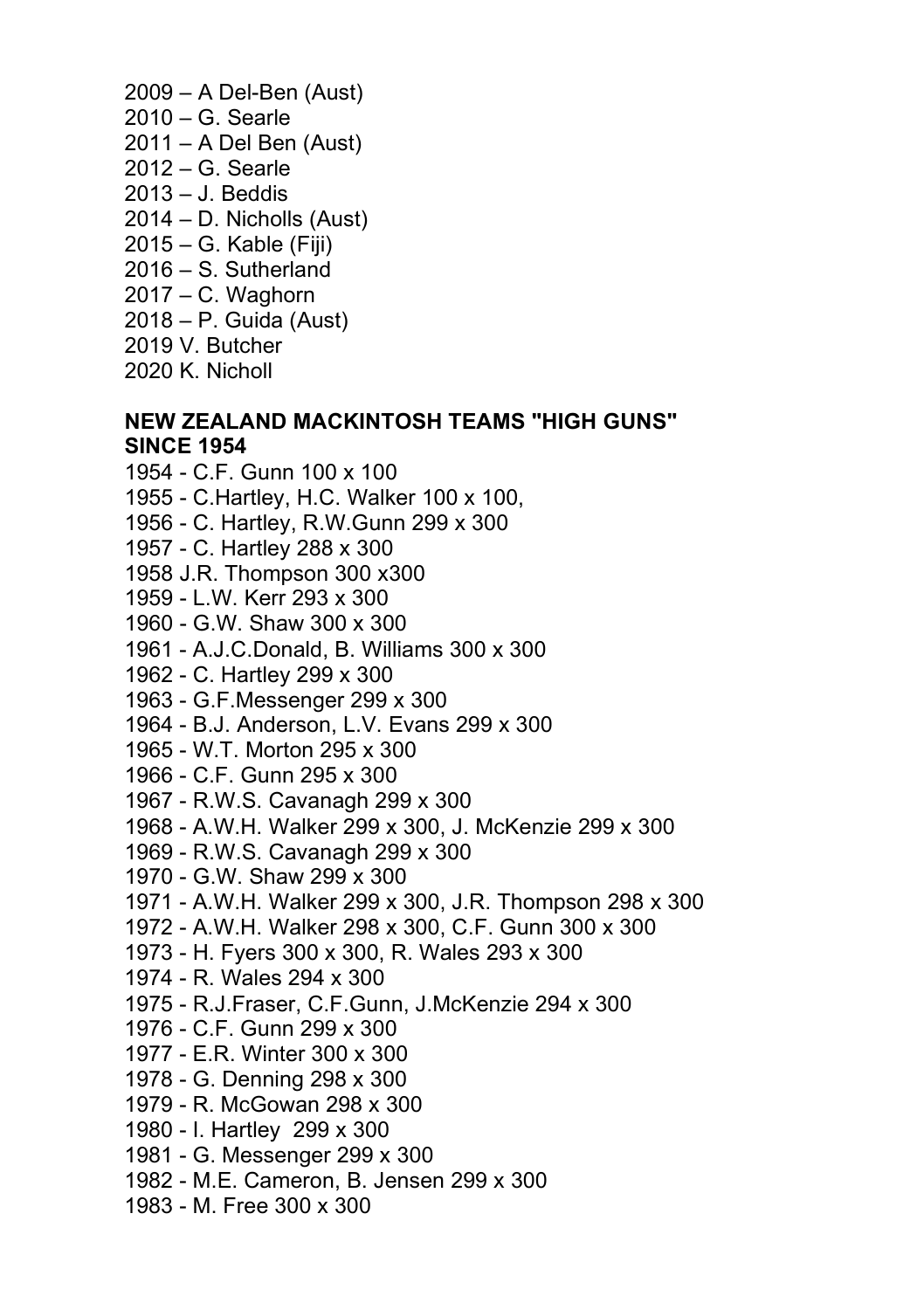- 1984 K. Livingstone, J. McKee 300 x 300 1985 - N. Thomson, D. Clark, M. Free 298 x 300 1986 - G. Denning 300 x 300 1987 - H. Holland 298 x 300 1988 - J. Woolley, P. Vincent 298 x 300 1989 - H. Holland, P.Schmidt, A.Vickers, G.Foster 300 x 300 1990 D.Gibb 295 x 300 1991 E.G. Johnston 299 x 300 1992 - P. Black 300 x 300 1993 - G.Paton 298X300 1994 - P. Black, P. Schmidt 297 X 300 1995 - P. Black, L.Coppins 299 x 300 1996 - G. Eynon, I. Wynyard 298 x 300 1997 - P.Schmidt 298X300 1998 - T.Truss 300x300 1999 - R.Millar 300x300 2000 - J.Tarrant 299 x 300 2001 - L.Coppins, C.Cassin 300x300 2002 – RF Everett 298 x 300 2003 – L. Ingley 300 x 300 2004 – B.Malcolm 300 x 300 2005 – G.C.Searle, A.Vickers 299 x 300 2006 – W. Larsen 297 x 300 2007 – L.Browne-Cole 300 x 300 2008 – B.Hartley, B.Malcolm, T.Truss, G.Geater 299 x 300 2009 – G. Paton 300 x 300 2010 – R. Prince 299 x 300
- 2011 P.Goodwin 300 x 300
- 2012 G. Searle, M. Reed, L.Rodgers 296 x 300
- 2013 B. Malcolm 295
- 2014 K. Nicholl 296
- 2015 B. Hartley 300x300
- 2016 B. Richardson 298x300
- 2017 G. Searle, S. Sutherland 298x300
- 2018 B. Austin 300x300
- 2019 C. Pilcher 300x300
- 2020 G. Everett 298x300

# **MACKINTOSH INTERNATIONAL**

#### **TEAMS MATCH**

SENIORS 1939-England 1948-England 1949-Australia

1950-England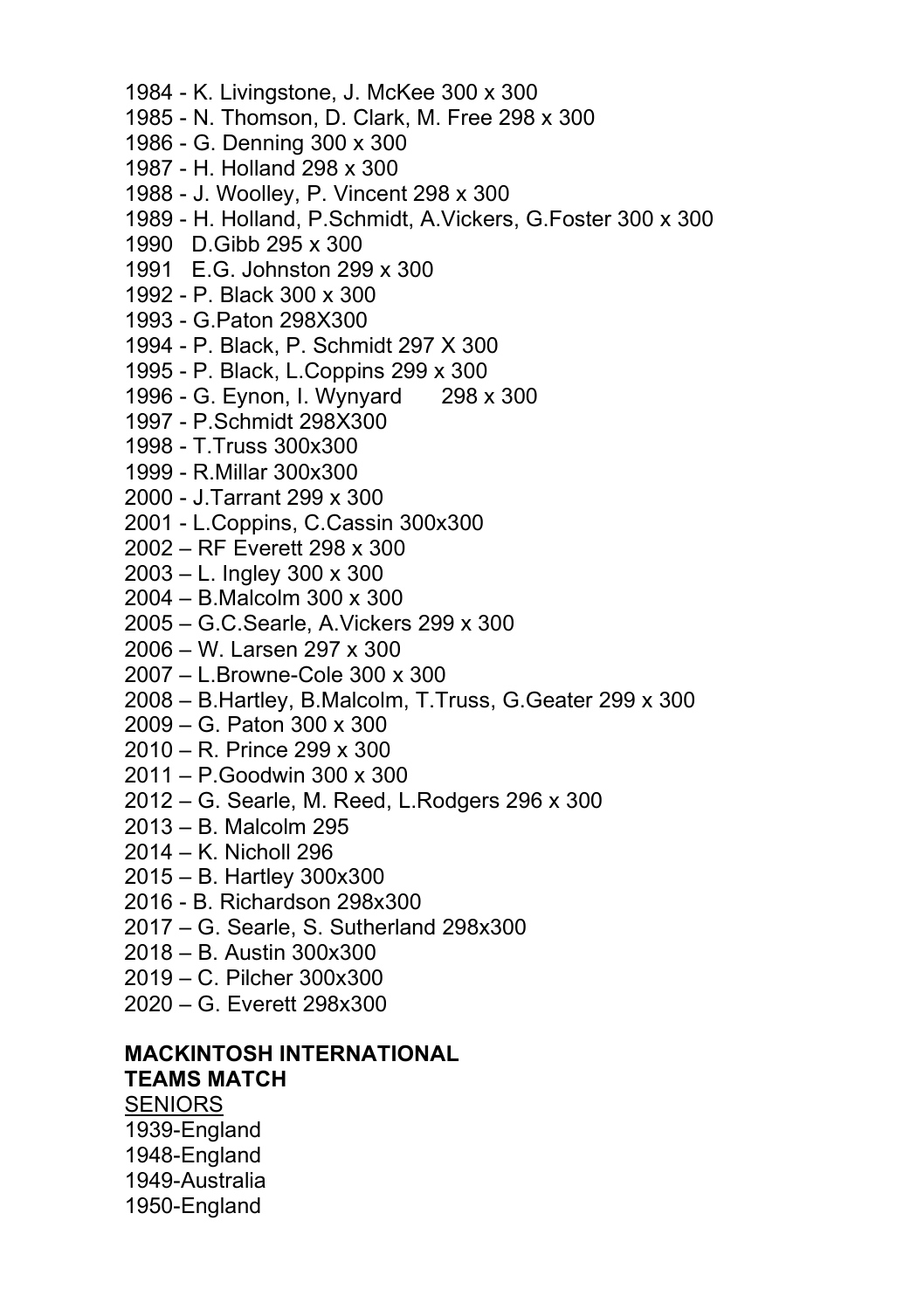1951-Australia 1952-England 1953-England 1954-New Zealand 1955-New Zealand 1956-New Zealand 1957-New Zealand 1958-Australia 1959- Australia 1960-Canada 1961-New Zealand 1962-Australia 1963-Australia 1964-Australia 1965-Canada 1966-Australia 1967-Australia 1968-Australia 1969-Australia 1970-New Zealand 1971-Canada 1972-Australia 1973-Canada 1974-Australia 1975-Australia 1976-Australia 1978-Australia 1979-Australia 1980-Australia 1981-Australia 1982-New Zealand 1983-Canada 1984-England 1985-Canada 1986 - Australia 1987 - Australia 1988 - Australia 1989 - Canada 1990 - Canada 1991 - Canada 1992 - Wales 1993 - Canada 1994 - Australia 1995 - Canada 1996 - England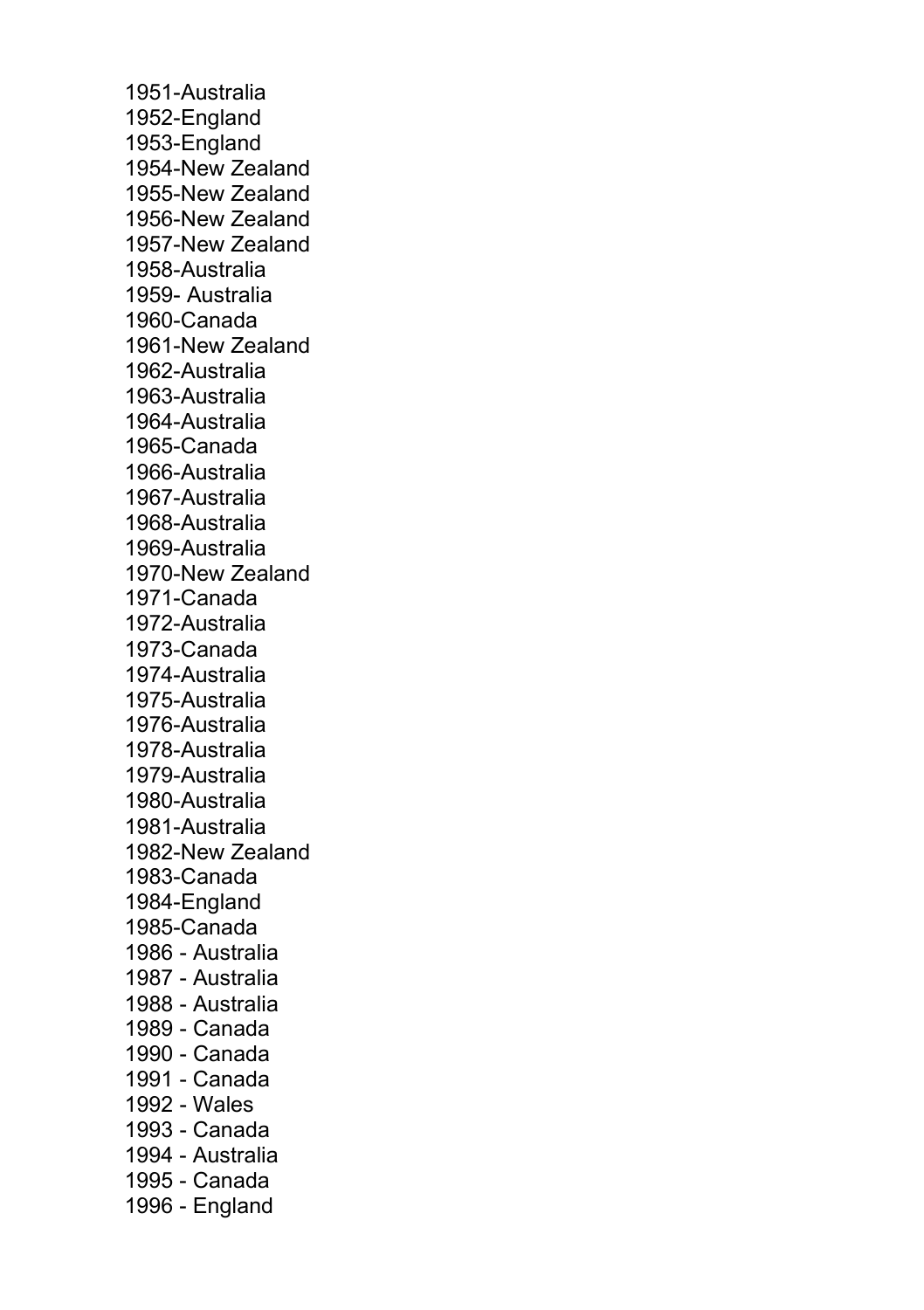- 1997 England
- 1998 Canada.
- 1999 Canada
- 2000 Canada
- 2001 New Zealand
- 2002 Australia
- 2003 New Zealand
- 2004 Canada
- 2005 Australia
- 2006 Canada
- 2007 England
- 2008 Canada
- 2009 Australia
- 2010 Australia
- 2011 Australia
- 2012 Canada
- 2013 Australia
- 2014 Australia
- 2015 Australia
- 2015 Australia
- 2016 Australia
- 2017 Australia
- 2018 Australia
- 2019 Australia
- 2020 No competition

JUNIORS

- 1991 Canada
- 1992 England
- 1993 Australia
- 1994 Australia
- 1995 Australia
- 1996 Australia
- 1997 England
- 1998 Australia
- 1999 Australia
- 2000 England
- 2001 Australia
- 2002 Australia
- 2003 New Zealand
- 2004 New Zealand
- 2005 New Zealand
- 2006 England
- 2007 New Zealand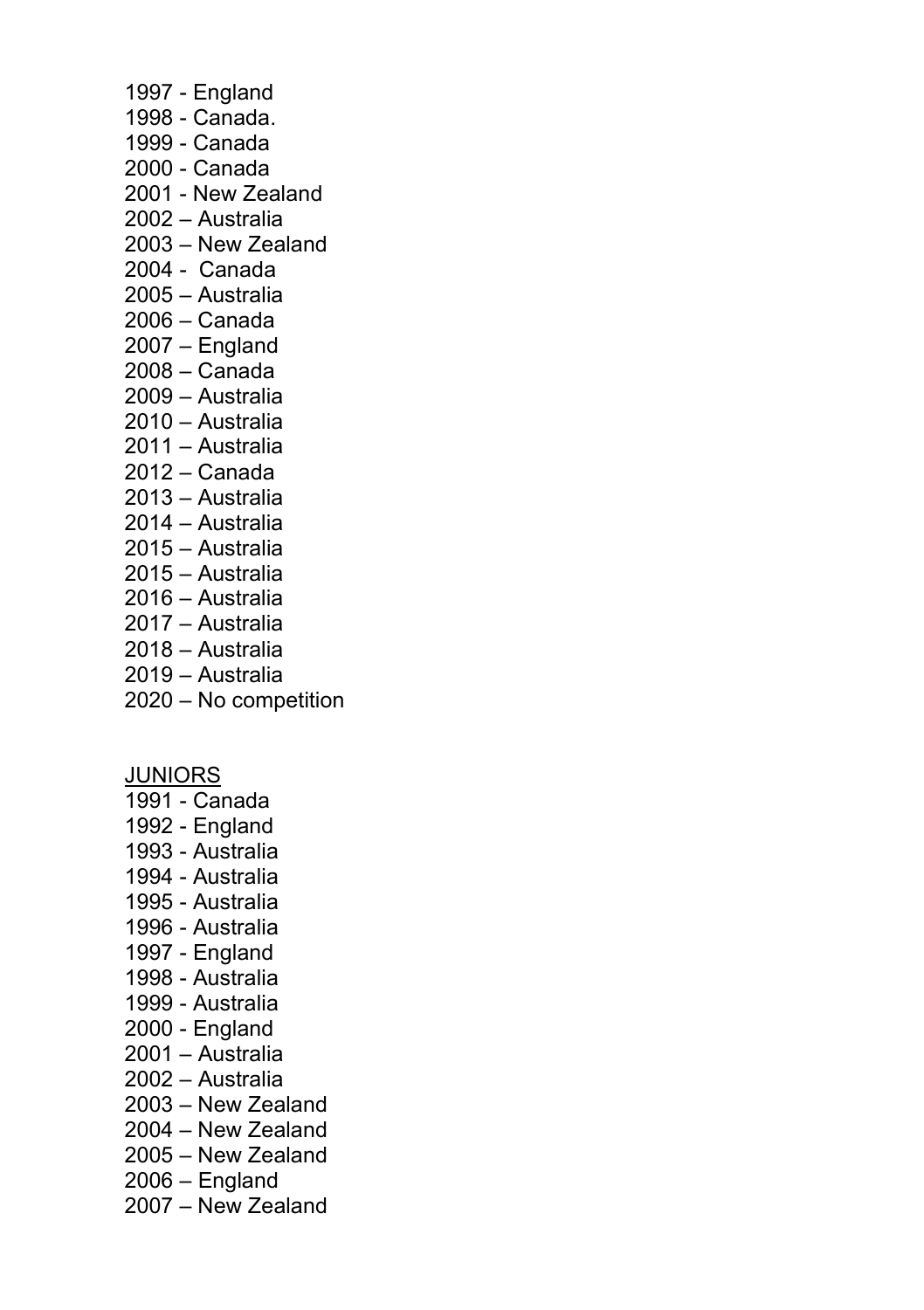- 2008 England
- 2009 New Zealand
- 2010 Australia
- 2011 Australia
- 2012 Australia
- 2013 Australia
- 2014 Australia
- 2015 Australia
- 2015 N. Ireland
- 2016 N. Ireland
- 2017 Australia
- 2018 England
- 2019 Australia
- 2020 No competition

LADIES

- 1991 New Zealand
- 1992 England
- 1993 New Zealand
- 1994 Australia
- 1995 Canada
- 1996 England
- 1997 England
- 1998 Australia
- 1999 Australia
- 2000 Canada
- 2001 Australia
- 2002 England
- 2003 New Zealand
- 2004 Australia
- 2005 New Zealand
- 2006 Canada
- 2007 New Zealand
- 2008 Australia
- 2009 New Zealand
- 2010 Australia
- 2011 New Zealand
- 2012 Canada
- 2013 Australia
- 2014 Australia
- 2015 Australia
- 2016 Australia
- 2017 Australia
- 2018 Ireland
- 2019 Australia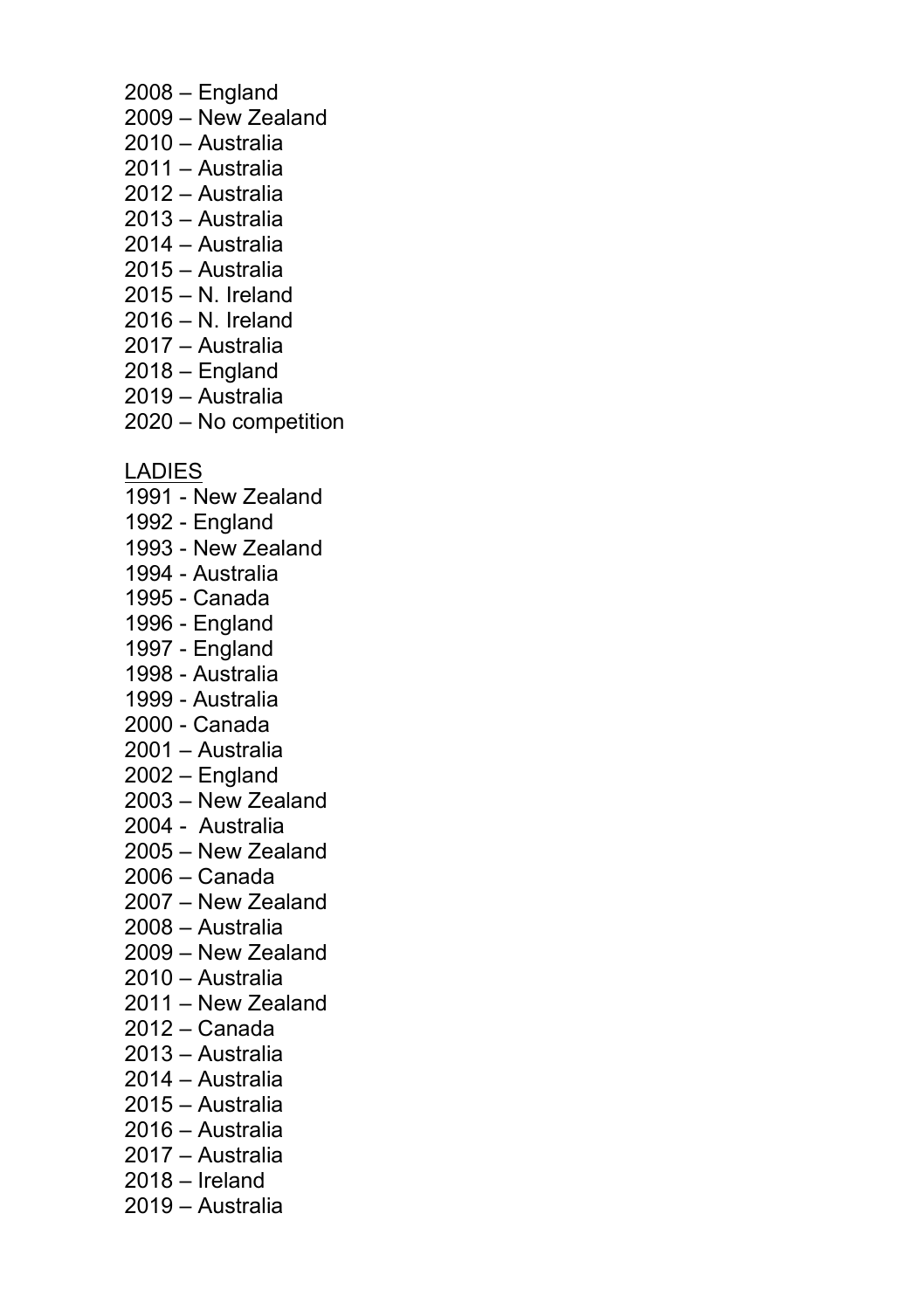2020 – No competition

VETERANS

- 1995 Canada
- 1996 Canada
- 1997 England
- 1998 Canada
- 1999 Canada
- 2000 Canada
- 2001 England
- 2002 Canada
- 2003 Canada
- 2004 Canada
- 2005 Australia
- 2006 England
- 2007 New Zealand
- 2008 Canada
- 2009 New Zealand
- 2010 Canada
- 2011 Australia
- 2012 Canada
- 2013 Australia
- 2014 Australia
- 2015 Australia
- 2016 Ireland
- 2017 Ireland
- 2018 England
- 2019 Australia
- 2020 No competition

SUPER VETERANS

- 2017 Australia
- 2018 Ireland
- 2019 Australia
- 2020 No competition

**GLENN CUP** (Australia and New Zealand) DTL

- 1960 Tie on 118/120 (Held at Southport Qld)
- 1961 New Zealand 117/120
- 1962 Australia 117/120
- 1963 New Zealand 118/120
- 1964 Australia 118/120
- 1965 New Zealand 117/120
- 1966 Australia 117/120
- 1967 Australia 115/120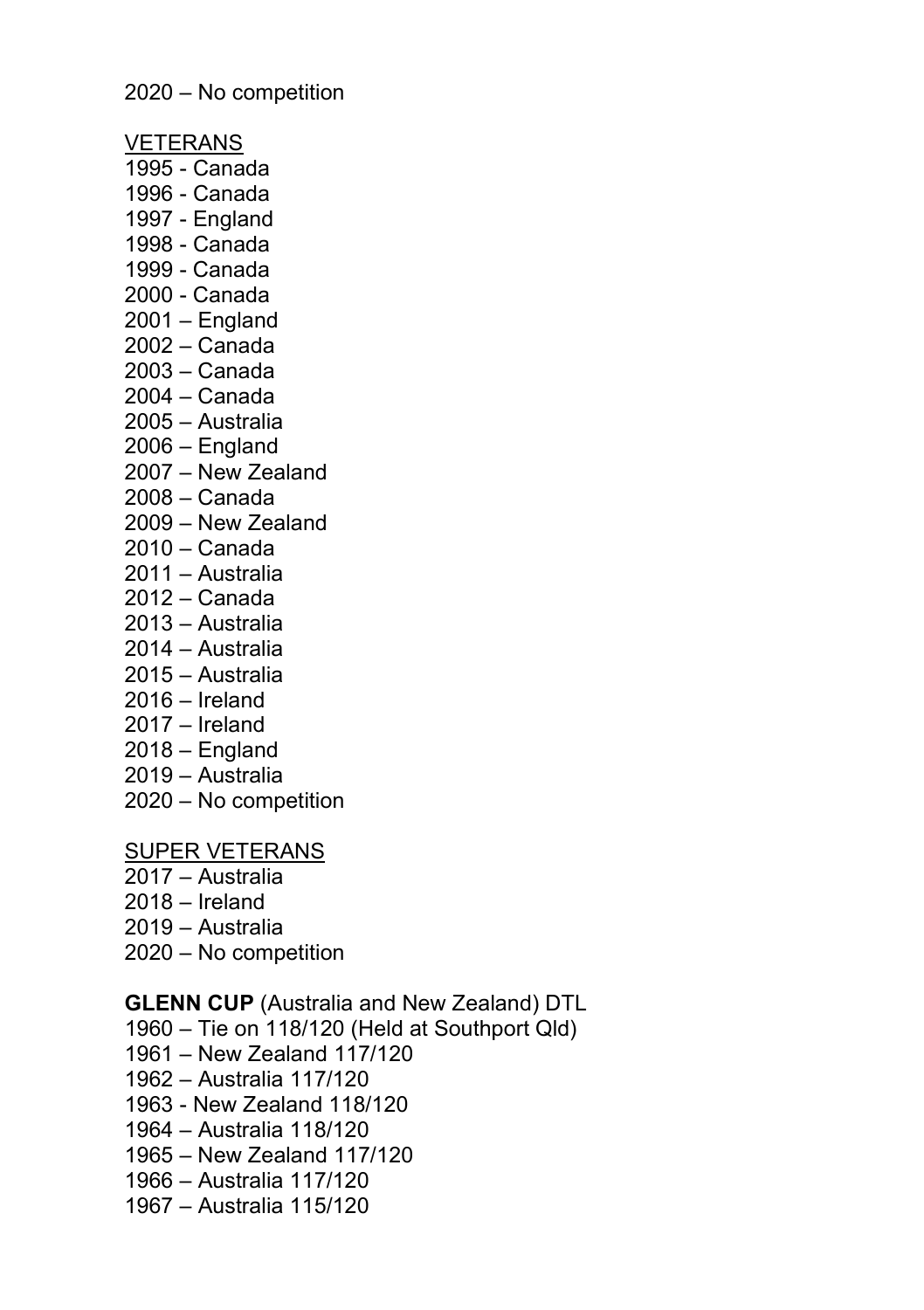1968 – Australia 118/120 1969 – New Zealand 116/120 1970 – New Zealand 116/120 1971 – Tie 118/120 1972 – New Zealand 118/120 1973 – New Zealand 114/120 1974 – Tie 116/120 1975 – Tie 116/120 1976 – Australia 112/120 1977 – Tie 118/120 1978 – Australia 118/120 1979 - Australia 117/120 1980 – Tie 118/120 1981 – New Zealand 119/120 1982 – New Zealand 120/120 1983 – Australia 119/120 1984 – Australia 116/120 1985 – Tie 345/360 1986 – Australia 344/360 1987 – Tie 337/360 1988 –New Zealand 117/120 1989 – Australia 118/120 1990 – Tie 118/120 1991 – New Zealand 117/120 1992 – Tie 116/120 1993 – Australia 113/120 1994 – New Zealand 250/250 1995 – Australia 250/250 1996 – Australia 248/250 1997 – Australia 247/250 1998 – Australia 249/250 1999 – Australia 248/250 2000 – Australia 2001 – Australia 249/250 2002 – New Zealand 2003 – Australia 247/250 2004 – Australia 250/250 2005 – Australia 250/250 2006 – Australia 2007 – Australia 247/250 2008 – Australia 249/250 2009 – New Zealand 249/250 2010 – New Zealand 245/250 2011 – New Zealand 248/250 2012 – New Zealand 247/250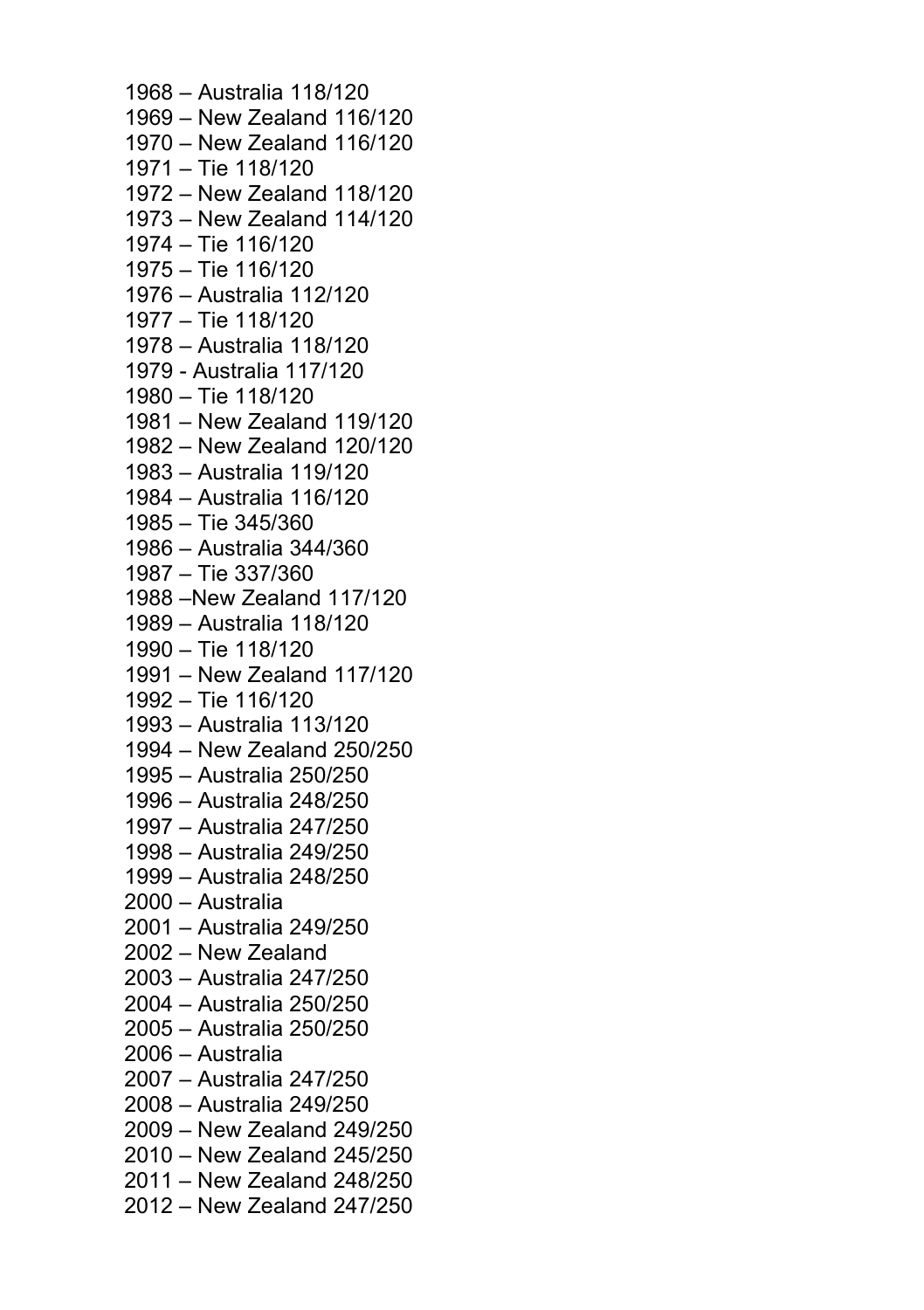2013 – Australia 249/250 2014 – Australia 248/250 2015 – Australia 247 2016 – Australia 244 2017 – New Zealand 249/250 2018 – Tie 738 2019 – Australia 249/250 2020 – Australia 738 2021 – Not contested **POSTAL SHOOTS HAWKES BAY SHIELD** 1980 – Belfast 143 1985 – Gisborne 366 1988 – Nilo 367 1989 – Waitemata 368 1990 – Patangata 367 1991 – 1992 – Rifle Rod 367 1993 – Auckland Met 368 1994 – Nilo 371 1995 – Patangata/Rotorua 370 1996 –Waitemata 368 1996 – Balfour 371 1997 – Tauranga 361 1998 – Te Kuiti/Waikato 366 1999 - 2000 – Tauranga 370 2001 – Waitemata 369 2002 – Waitemata 372 2003 – Waikato 369 2004 – Southland 367 2005 – Waitemata 369 2006 – Hawkes Bay/Hutt Valley 369 2007 – Tauranga 370 2008 – Tauranga 369 2009 – Tauranga 374 2010 – Hutt Valley 365 2011 – Tauranga 370 2012 – Auckland Metropolitan 370 2013 – Southland 373 2014 – Auckland Metropolitan 371 2015 – Bay of Plenty 368 2016 – Mead Te Pirita 369 2017 – Thames 370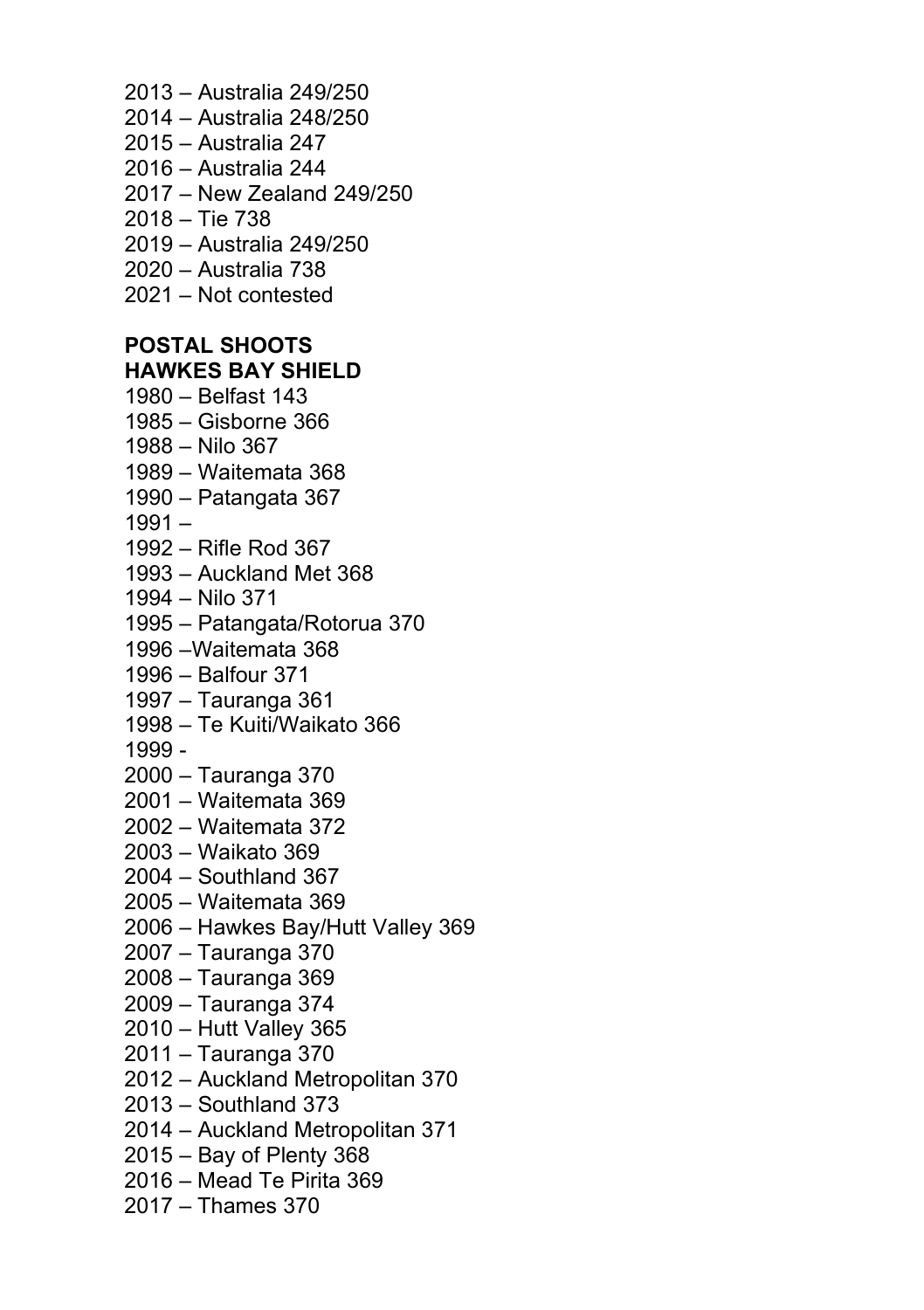- 2018 Southland 367
- 2019 Southland 371
- 2020 Whitianga 366

### **ALLAN BROWN DOUBLE RISE**

- 1976 Rotorua 264
- 1977 Nightcaps 261
- 1978 Nightcaps 263
- 1979 Rotorua
- 1980 Christchurch 256
- 1981 Waitemata
- 1982 Nilo/Te Puke 270
- 1983 Taupo/Woodville 267
- 1984 Woodville 271
- 1985 Southland 261
- 1986 Patangata 257
- 1987 Waitemata 264
- 1988 Rifle Rod 265
- 1989 Gisborne
- 1990 Tauramunui 266
- 1991 Kawerau 260
- 1992 Woodville 275
- 1993 Nilo 270
- 1994 Taumarunui 225
- 1995 Tauranga 224
- 1996 Balfour 229
- 1997 Patangata 217
- 1998 Nightcaps/Patangata 222
- 1999 Tauranga/Te Kuiti 227
- 2000 Patangata 224
- 2001 Patangata 241
- 2002 Southland 217
- 2003 Marlborough 231
- 2004 Patangata 224
- 2005 Patangata 226
- 2006 Hutt Valley 231
- 2007 Putaruru 230
- 2008 Putaruru 235
- 2009 Timaru 224
- 2010 Rotorua 230
- 2011 Tauranga 220
- 2012 Bay of Plenty 232
- 2013 Bay of Plenty 226
- 2014 Southland/Whitianga 225
- 2015 Whitianga 225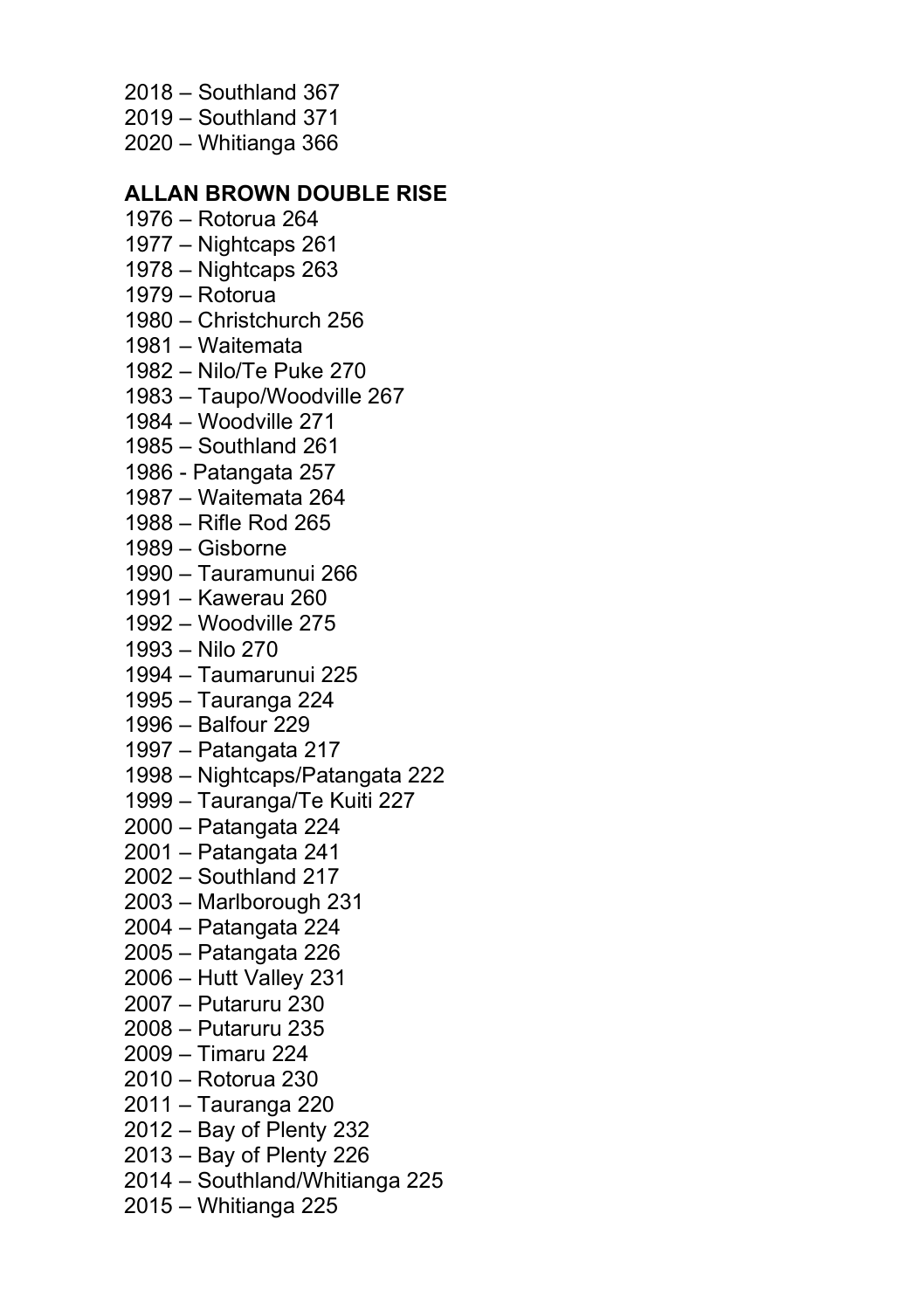2016 – Southland 220 2017 – Rotorua 235 2018 – Whitianga 222 2019 – Whitianga 224 2020 – Whitianga 212

### **28g SKEET**

2013 –N. Hughes (Aust) 2014 – D. O'Sullivan (Aust) 2015 – M. Buttigieg (Aust) 2016 – J. Stockdale (Aust) 2017 – B. Thomson 2018 – C. Pirie 2019 – A. Peter

### **410g SKEET**

2013 – D. Everett 2014 – M. Buttigieg (Aust) 2015 – M. Briggs (Aust) 2016 – S. Bennett (Aust) 2017 – P. Boyd 2018 – RF Everett 2019 – N. Hughes (Aust)

### **SKEET**

- 1937 L.A. Caldwell 1938 - A.E. Robinson 1939 - A.E. Robinson
- 1946 J.Stiven
- 1947 C.J. Malzard
- 1948 C.J. Malzard
- 1949 D. Wareham
- 1950 B.W. Williams
- 1951 A.D. Taylor
- 1952 L.C. Horne
- 1953 D. Wareham
- 1954 D. Wareham
- 1955 D.P. North
- 1956 L.G. Taylor
- 1957 J. McKenzie
- 1958 D. Wareham
- 1959 J. McKenzie
- 1960 D. Wareham
- 1961 J. McKenzie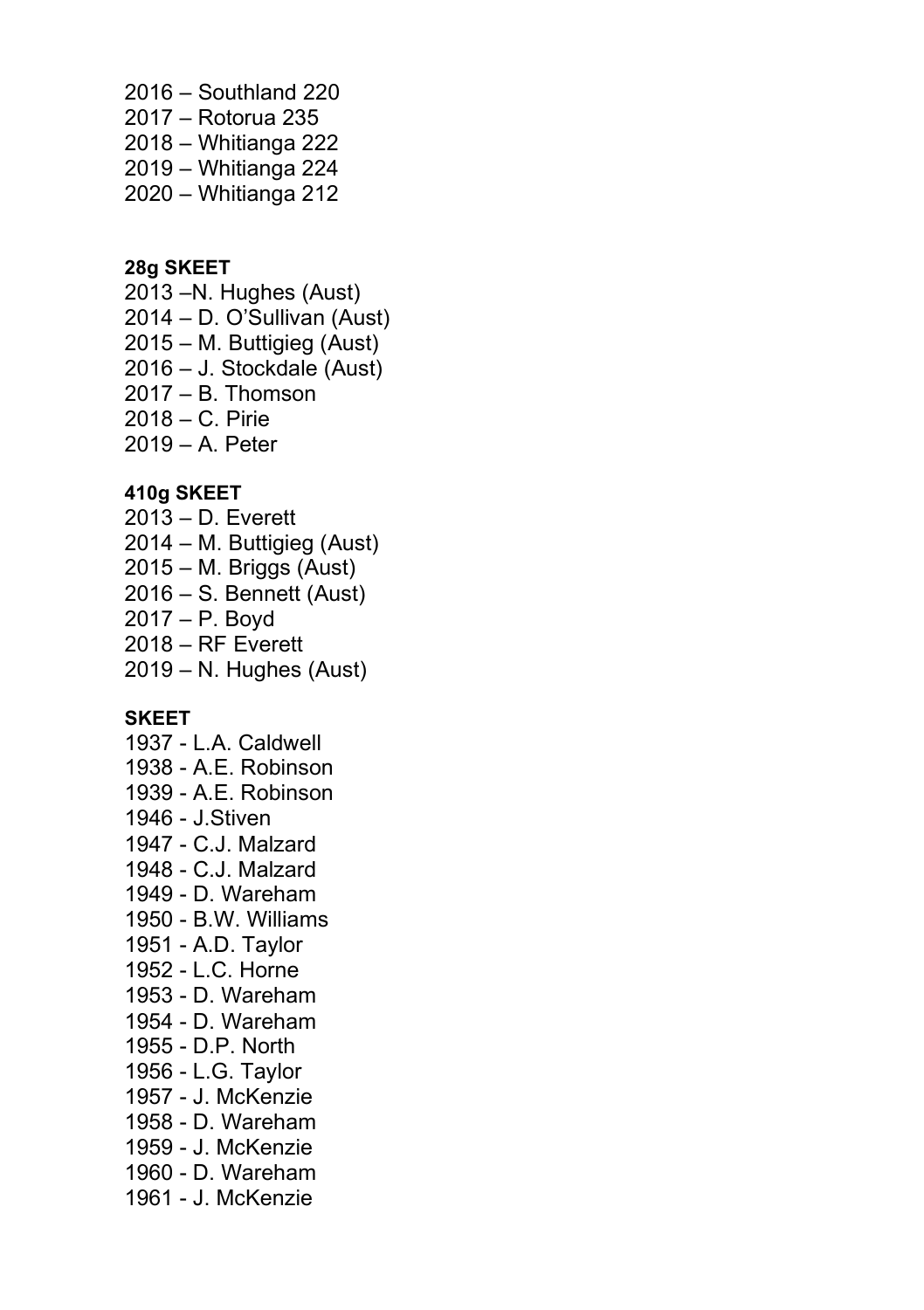1962 - A.J.C. Donald 1963 - J. McKenzie 1964 - J.R. Thomson 1965 - B. Clinch 1966 - H.C. Walker 1967 - S.H. Knibb 1968 - G.W. Shaw 1969 - J. McKenzie 1970 - J.R. Thomson 1971 - M.J. Fuller (Aust.) 1972 - S.H. Knibb 1973 - B.J. Anderson 1974 - B. Rooke (Aust.) 1975 - C.F. Gunn 1976 - R. Aquilina (Aust.) 1977 - J. Woolley 1978 - J. McKenzie 1979 - C.F. Gunn 1980 - J. McKenzie 1981 - J. Woolley 1982 - J. Woolley 1983 - S. Weston 1984 - G. Geater 1985 - G. Geater 1986 - G. Searle 1987- A.Cousens (Aust.) 1988 - K. Stevens (Aust.) 1989 - J. Woolley 1990 - R.B. Everett 1991 - R. Young 1992 - T. Truss 1993 - J. Feast 1994 - B. Thomson 1995 - A. Cousens (Aust) 1996 - T. Truss 1997 - B. Thomson 1998 - N.Thomson 1999 - S.Wright (Aust) 2000 - D.Dundon (Aust.) 2001 - R.F.Everett 2002 – B. Thomson 2003 – D. Da Silva 2004 –J.Woolley 2005 – J. Dangen 2006 - M. Pratt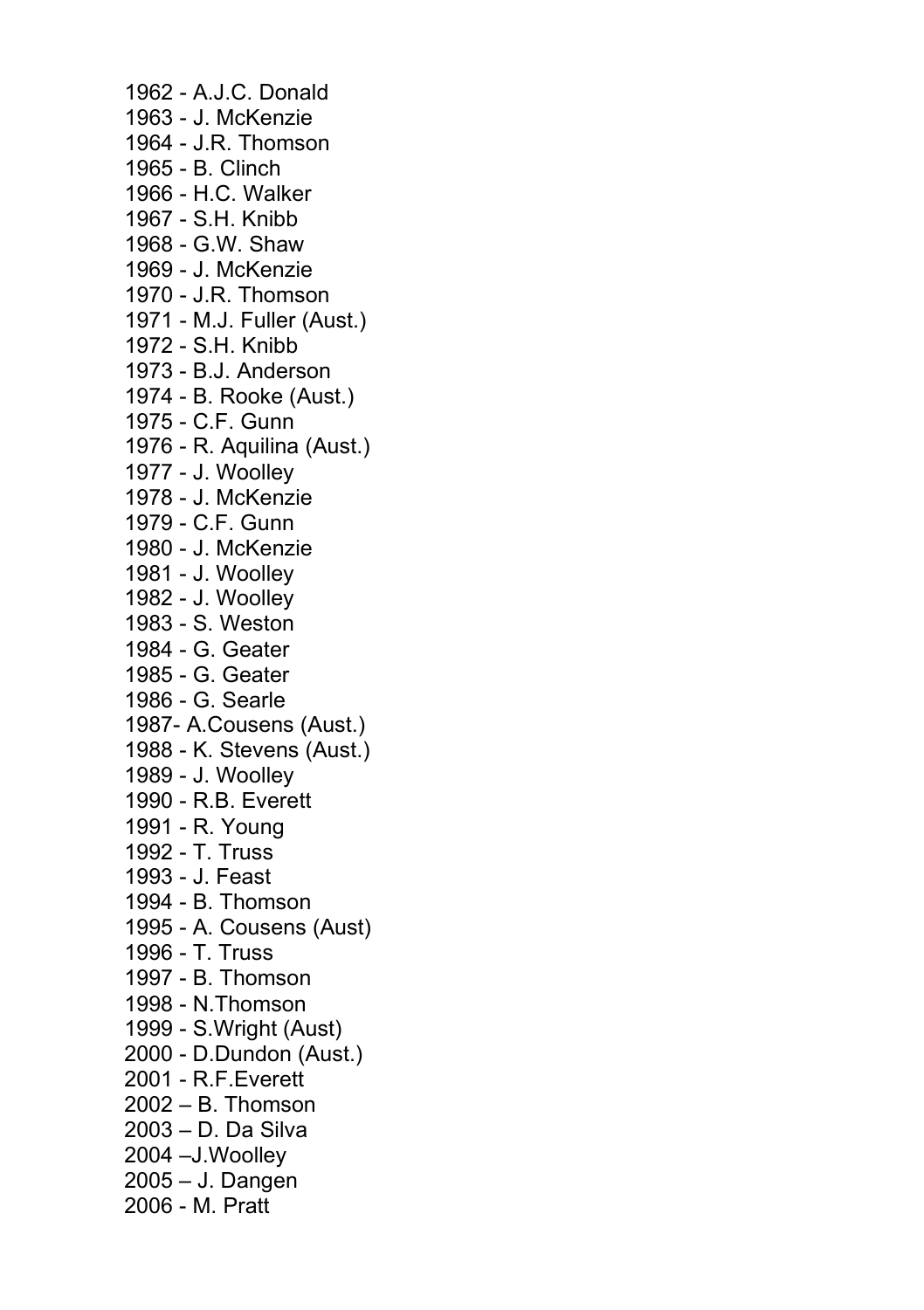- 2007 L. Roberts (Aust) 2008 – D. Everett 2009 – M. Briggs (Aust) 2010 - T. Truss 2011 – T. Bender (USA) 2012 – J. Peryer-Fursdon 2013 – A. Cousens (Aust) 2014 – M. Fallon
- 2015 D. O'Sullivan (Aust)
- 2016 M. Fallon
- 2017 J. Stockdale (Aust)
- 2018 W. Petersen (Aust)
- 2019 A. Peter

### **HANDICAP SKEET**

- 2004 S.Forsyth (Aust)
- 2005 C. O'Neil (Aust)
- 2006 C. Wheaton
- 2007 D.McKenzie
- 2008 D. Da Silva
- 2009 R.A. Smart
- 2010 D. Alley
- 2011 J. Durham (Aust)
- 2012 A. Peter
- 2013 K. Gutsell
- 2014 M. Buttigieg (Aust)
- 2015 M. Reed
- 2016 W. Cheng
- 2017 D. O'Sullivan (Aust)
- 2018 M. Livingstone
- 2019 T. Miller

#### **SKEET DOUBLES**

- 2004 L.Chelepy (Aust)
- 2005 A. Lucchitti (Aust)
- 2006 M. Briggs (Aust)
- 2007 P.Shuttleworth
- 2008 C.Heard
- 2009 D. Da Silva
- 2010 P. Johnston (Aust)
- 2011 T. Bender (USA)
- 2012 M. Briggs (Aust)
- 2013 M. Fallon
- 2014 D. O'Sullivan (Aust)
- 2015 C. Heard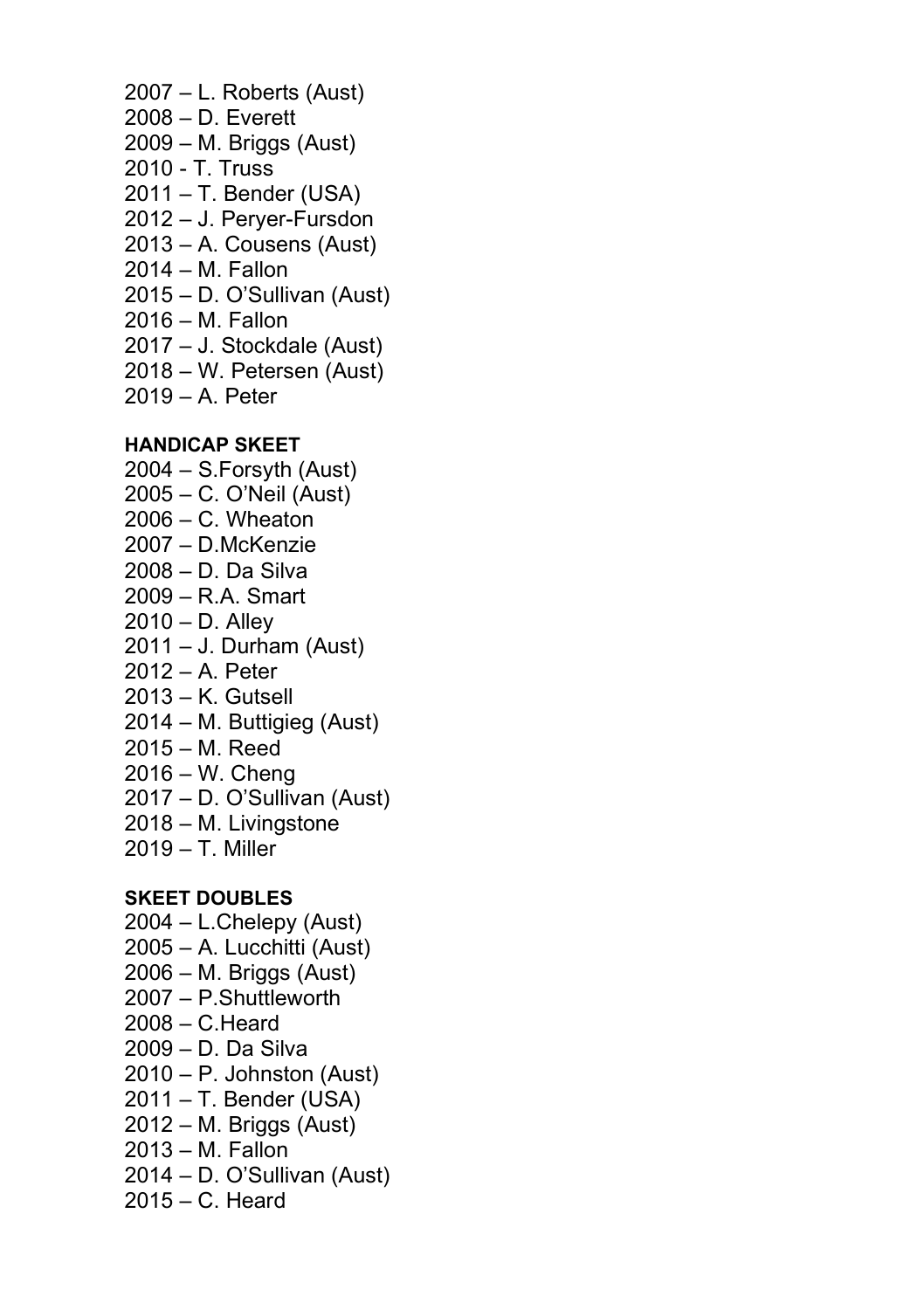2016 – J. Stockdale (Aust) 2017 – M. Buttigieg (Aust) 2018 – A. Peter 2019 – M. Corbett (Aust)

# **20 GAUGE SKEET**

- 2006 P. Johnston (Aust)
- 2007 G.Farish (Aust)
- 2008 RF Everett
- 2009 B. Pearson (Aust)
- 2010 G. Walker (Aust)
- 2011 N. Hughes (Aust)
- 2012 M. Hirtzell
- 2013 K. Gutsell
- 2014 J. Tonkin
- 2015 S. Quinn
- 2016 C. Pirie
- 2017 C. Pirie
- 2018 S. Agostino (Aust)
- 2019 B. Buttigieg (Aust)

# **SKEET HIGH GUN**

- 2004 B.Thomson
- 2005 P.Johnston (Aust)
- 2006 M.Briggs (Aust)
- 2007 L.Roberts (Aust)
- 2008 C. Matthews
- 2009 D. DaSilva
- 2010 K. Gutsell
- 2011 T. Bender (USA)
- 2012 N. Hughes (Aust)
- 2013 M. Buttigieg (Aust)
- 2014 M. Fallon
- 2015 S. Quinn
- 2016 J. Stockdale (Aust)
- 2017 M. Buttigieg (Aust)
- 2018 A. Peter
- 2019 R. Sammon (Aust)

### **INTERNATIONAL SKEET TEAMS MATCH OPEN**

- 1991 Australia
- 1992 Australia
- 1993 New Zealand
- 1994 New Zealand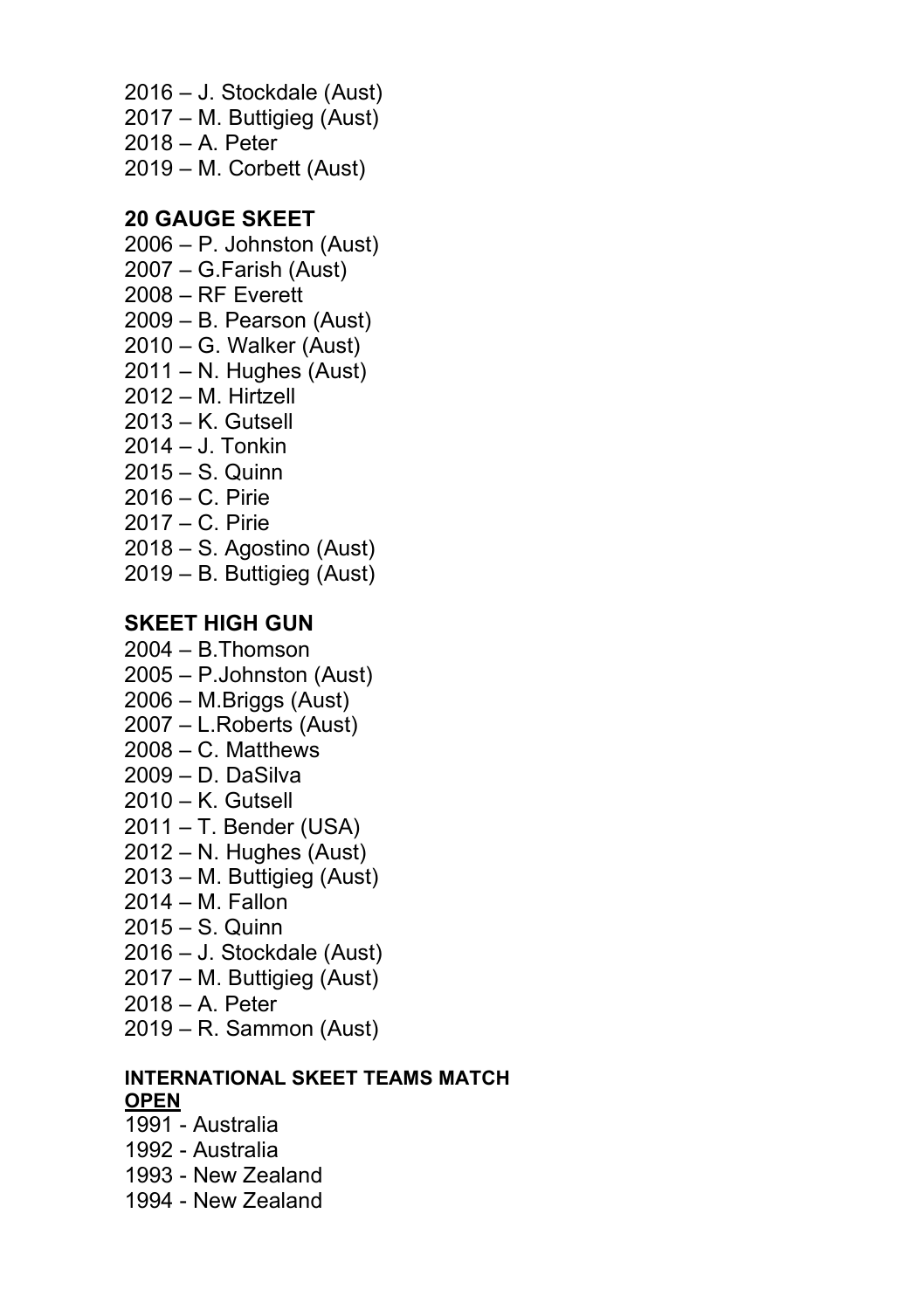- 1995 Australia
- 1996 Australia
- 1997 Australia
- 1998 Australia
- 1999 Australia
- 2000 Australia
- 2001 Australia
- 2002 New Zealand
- 2003 Tie
- 2004 Australia
- 2005 New Zealand
- 2006 Australia
- 2007 Australia
- 2008 Australia
- 2009 Australia
- 2010 –New Zealand
- 2011 New Zealand
- 2012 New Zealand
- 2013 not contested
- 2014 Australia
- 2015 Australia
- 2016 –Australia
- 2017 Australia
- 2018 Australia
- 2019 New Zealand

# **JUNIORS**

- 1993 Australia
- 1994 Australia
- 1995 Australia
- 1996 Australia
- 1997 Australia
- 1998 Australia
- 1999 Australia
- 2000 Australia
- 2001 Australia
- 2002 Australia
- 2003 New Zealand
- 2004 Australia
- 2005 New Zealand
- 2006 Australia
- 2007 Australia
- 2008 New Zealand
- 2009 Australia
- 2010 Australia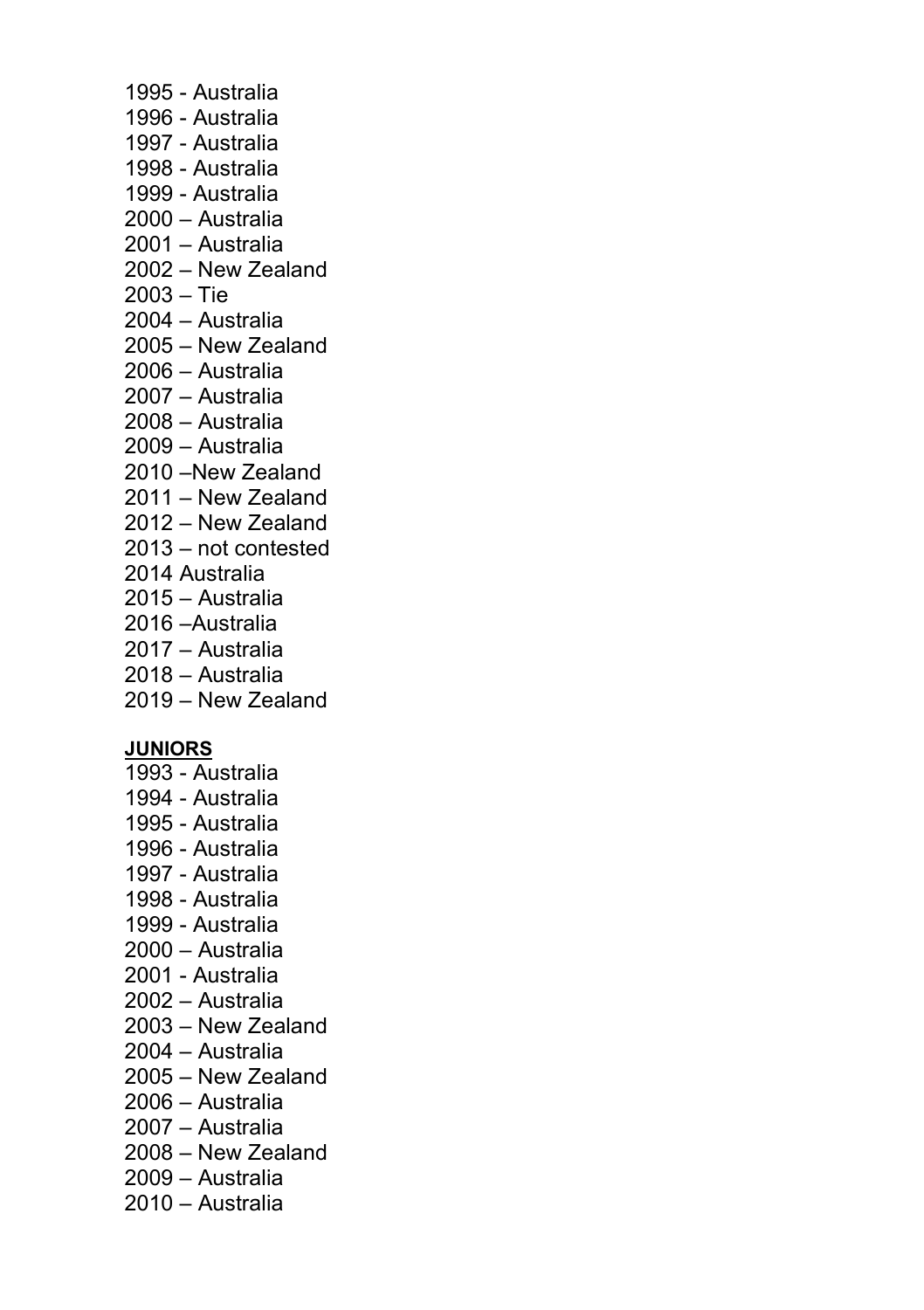- 2011 New Zealand
- 2012 Australia
- 2013 not contested
- 2014 Australia
- 2015 Australia
- 2016 New Zealand
- 2017 Australia
- 2017 New Zealand
- 2018 Australia

# **LADIES**

- 1993 Australia
- 1994 Australia
- 1995 Australia
- 1996 Australia
- 1997 Australia
- 1998 Australia
- 1999 Australia
- 2000 Australia
- 2001 New Zealand
- 2002 New Zealand
- 2003 No competition
- 2004 No competition
- 2005 No competition
- 2006 No competition
- 2007 No competition
- 2008 New Zealand
- 2009 Australia
- 2010 Australia
- 2011 New Zealand
- 2012 Australia
- 2013 not contested
- 2014 Australia
- 2015 Australia
- 2016 New Zealand
- 2017 Australia
- 2018 New Zealand
- 2019 Australia

### **VETERANS**

- 2000 New Zealand 2001 – Australia
- 
- 2002 New Zealand
- 2003 New Zealand
- 2004 Australia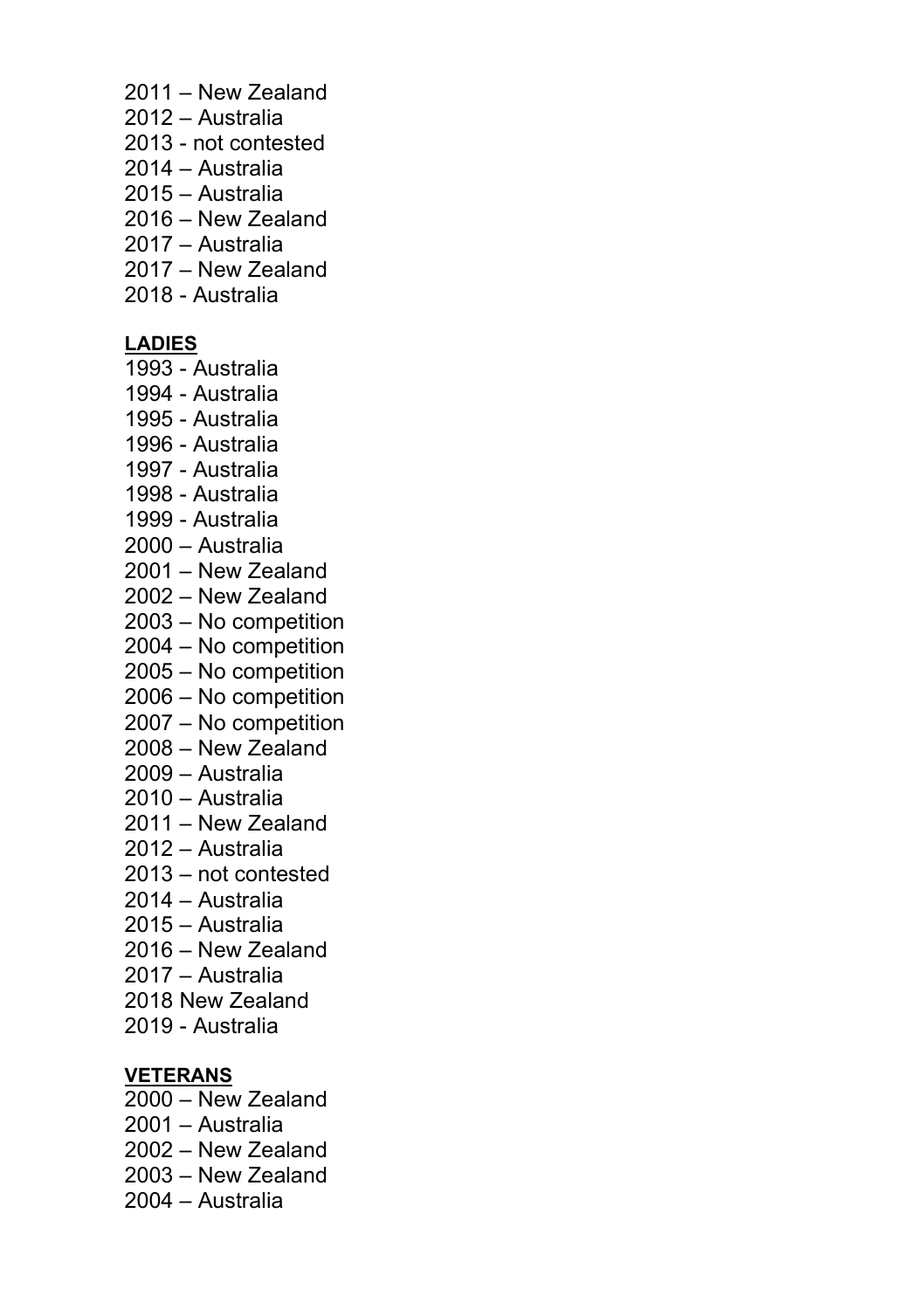- 2005 New Zealand
- 2006 Australia
- 2007 New Zealand
- 2008 Australia
- 2009 Australia
- 2010 Australia
- 2011 New Zealand
- 2012 Australia
- 2013 not contested
- 2014 Australia
- 2015 Australia
- 2016 Australia
- 2017 Australia
- 2018 Australia
- 2019 Australia

### **GLENN TROPHY** (New Zealand vs Australia Skeet)

- 1966 New Zealand won by 5 points (shot in Christchurch)
- 1967 New Zealand
- 1968 New Zealand
- 1969 New Zealand
- 1970 New Zealand
- 1971 New Zealand
- 1972 Tie
- 1973 New Zealand
- 1974 New Zealand
- 1975 Australia
- 1976 New Zealand
- 1977 Australia
- 1978 New Zealand
- 1979 Australia
- 1980 New Zealand
- 1981 New Zealand
- 1982 Australia
- 1983 Australia
- 1984 Australia
- 1985 Australia
- 1986 Tie
- 1987 Australia
- 1988 Tie
- 1989 New Zealand
- 1990 Australia
- 1991 New Zealand
- 1992 New Zealand
- 1993 Australia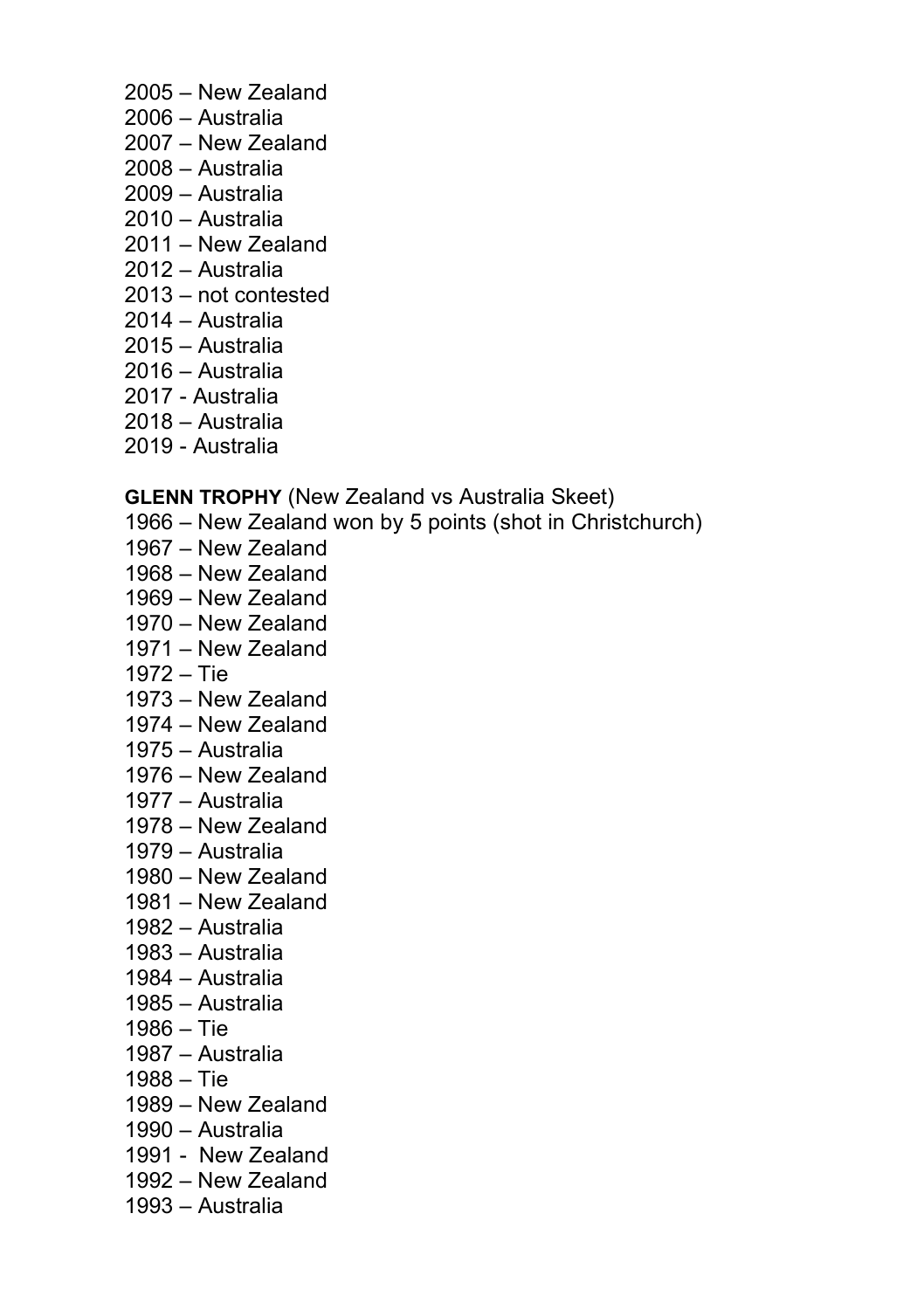1994 – Australia 1995 – Australia 246 1996 – Australia 1997 – Australia 246 1998 – New Zealand 1999 – Tie 2000 – Australia 2001 – Australia 248 2002 – Australia 2003 – Australia 2004 – Australia 2005 – Australia 244 2006 – New Zealand 2007 – Australia 245 2008 – New Zealand 244 2009 – Australia 246 2010 – New Zealand 243 2011 – Australia 243 2012 – Australia 246 2013 – Australia 247 2014 – Australia 245 2015 – Australia 241 2016 – Australia 245 2017 – Australia 242 2018 – Australia 246 2019 – New Zealand 245 **POSTAL SHOOT H.C. WALKER TROPHY** 1963 – Southland 240 1964 – Te Puke 244 1965 – Southland 236 1966 – Auckland Met 242 1967 – Te Puke 246 1968 – Te Puke 248 1969 – Auckland Met 244 1970 – Waimate 239 1971 – Te Puke 1972 1973 – Waitemata 482 1974 – Rotorua 483 1975 – Waitemata 480 1976 – Waitemata 473 1977 – Waitemata 477 1978 – Waitemata 472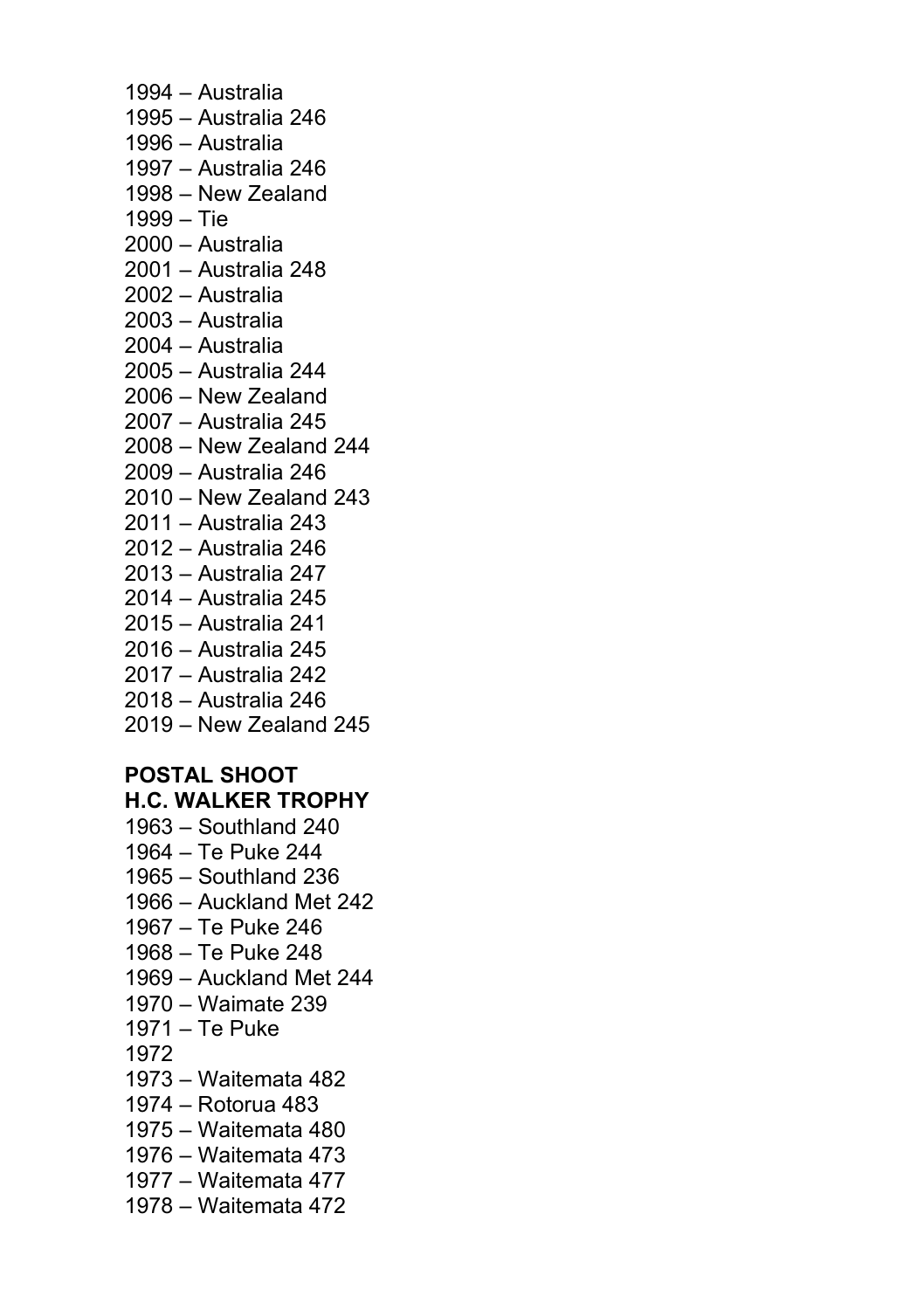- 1979 Hawkes Bay Central 482
- 1980 Timaru 474
- 1981 Hawkes Bay Central 480
- 1982 Waitemata 483
- 1983 Mataura 483
- 1984 Waitemata 487
- 1985 Christchurch 488
- 1986 Waitemata 491
- 1987 Waitemata 485
- 1988 Auckland Met 477
- 1989 Belfast 488
- 1990 Waitemata 483
- 1991 Waitemata 482
- 1992 Waitemata 489
- 1993 Dunedin 487
- 1994 Palmerston North 490
- 1995 Canterbury 485
- 1996 Patangata 480
- 1997 Canterbury 489
- 1998 Waitemata 478
- 1999 Canterbury 486
- 2000 Waitemata 477
- 2001 Patangata 486
- 2002 Rotorua/Timaru/Waitemata 476
- 2003 Southland 477
- 2004 Nelson Waimea 477
- 2005 Timaru 483
- 2006 Rotorua 484
- 2007 Rotorua 490
- 2008 Rotorua 490
- 2009 Rotorua 489
- 2010 Waitemata 485
- 2011 Rotorua 490
- 2012 Rotorua/Southland 486
- 2013 Waitemata 475
- 2014 Southland 481
- 2015 Rotorua 483
- 2016 Rotorua 477
- 2017 Rotorua 482
- 2018 Rotorua 482
- 2019 Rotorua/Southland 478
- 2020 Waitemata 480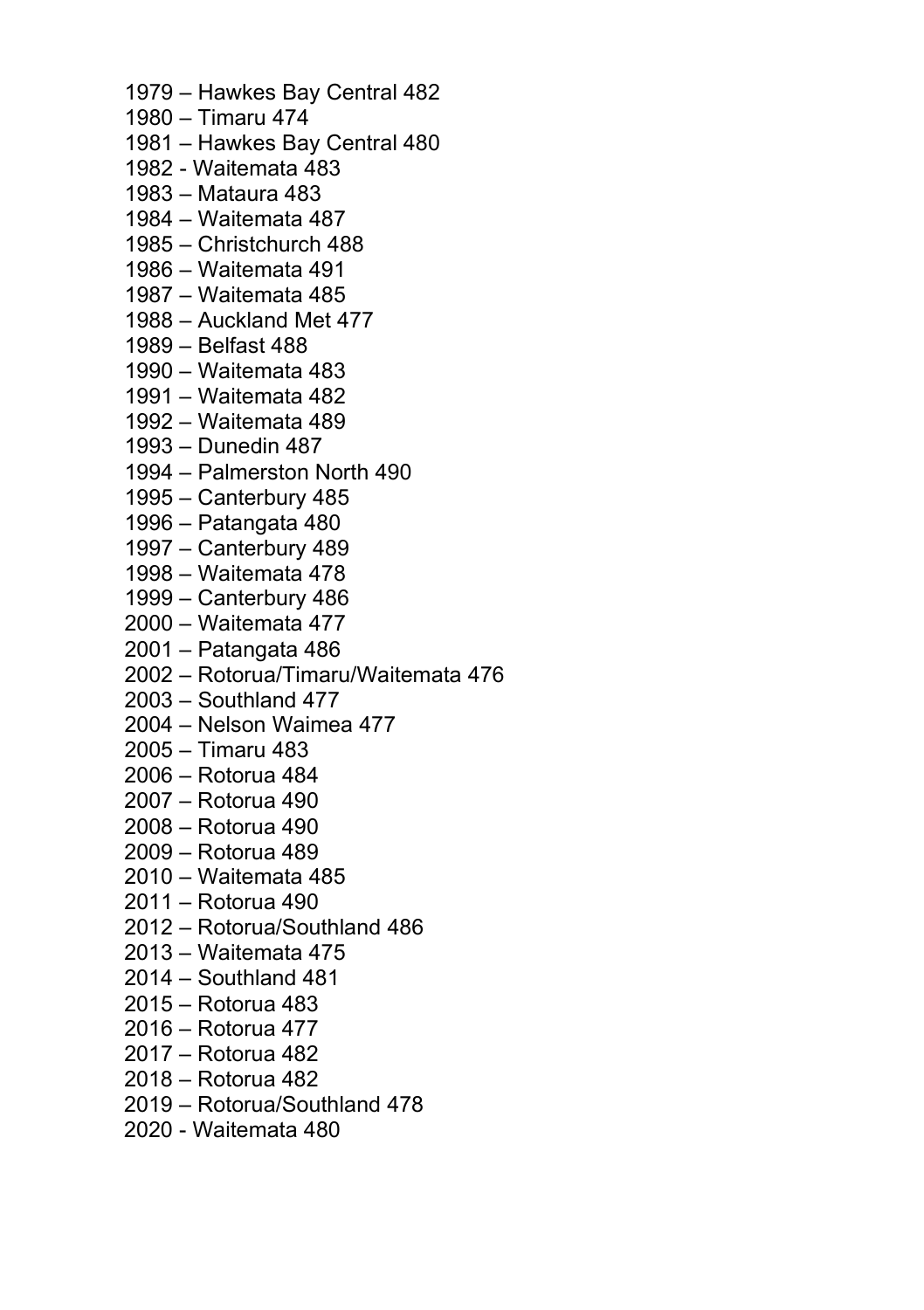**COMPAK**

- 1996 C. Moore 1997 – G. Digweed (UK)
- 1998 –
- 1999 G. Digweed (UK)
- 2000 D. Birgan (Aust)
- 2001 D. Coe
- 2002 J.Waterworth
- 2003 D.Birgan (Aust)
- 2004 D.Groundwater
- 2005 M.Birgan (Aust)
- 2006 D.Coe
- 2007 D.Osbourne (Aust)
- 2008 A. Hanson
- 2009 D. Coe
- 2010 M. Vessey (Aust)
- 2011 D. Coe
- 2012 B. Deadman
- 2013 M. Vessey
- 2014 M. Vessey
- 2015 J. Younger (Aust)
- 2016 J. Simpson
- 2017 B. Deadman
- 2018 M. Vessey
- 2019 A. Green

# **SPORTING CLAYS**

- 1986 G. Paton
- 1987 R. McGowan
- 1988 J. Woolley
- 1989 D. Clark
- 1990 J. Younger (Aust)
- 1991 J. Woolley
- 1992 F. Botica (Aust)
- 1993 J. Younger (Aust)
- 1994 J. Younger (Aust)
- 1995 J. Younger (Aust)
- 1996 J. Younger (Aust)
- 1997 G. Digweed (Eng)
- 1998 D. Coe
- 1999 G. Digweed (Eng)
- 2000 D. Brigan (Aust)
- 2001 J. Younger (Aust)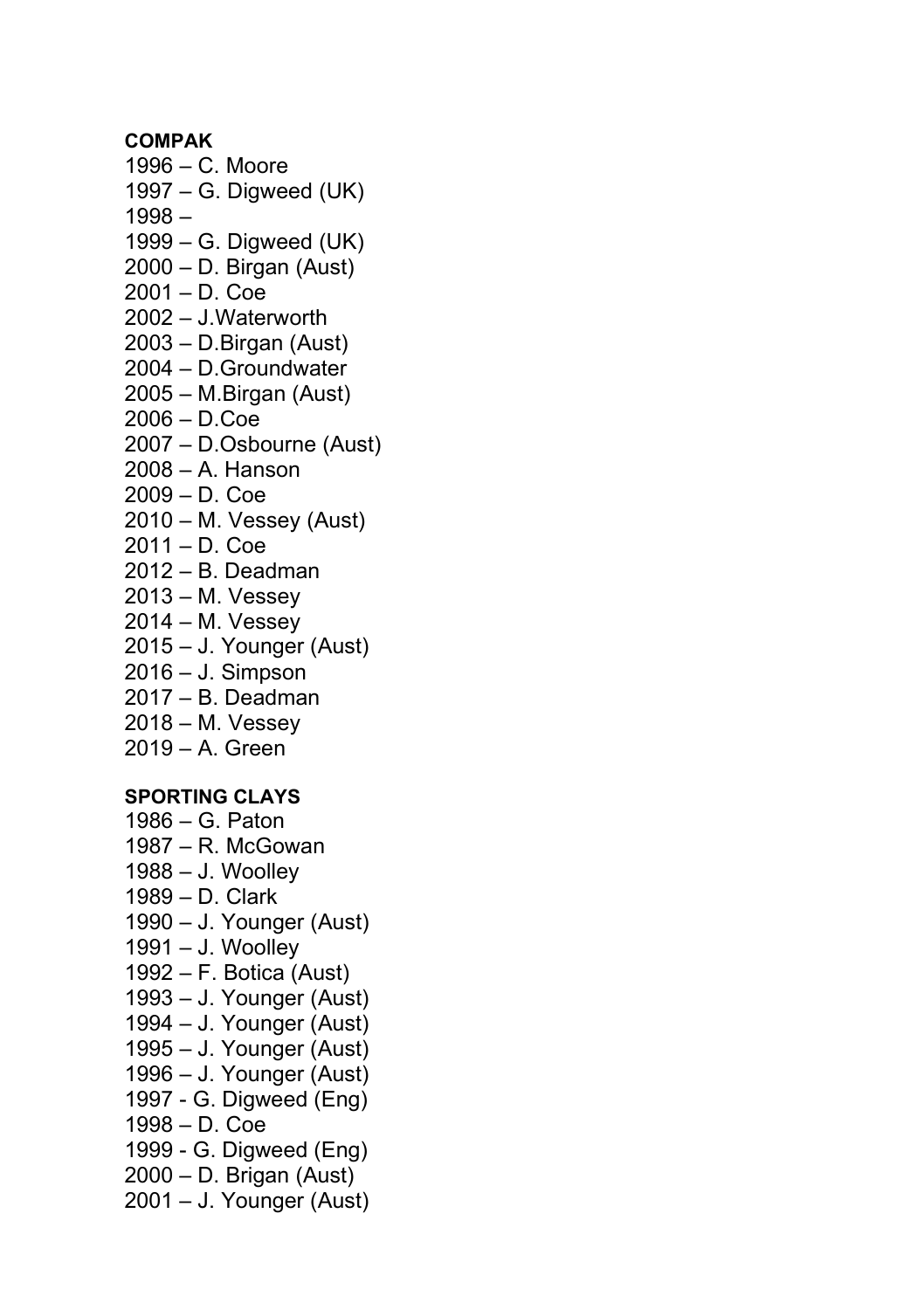- 2002 C. McPherson (Aust)
- 2003 F. Botica (Aust)
- 2004 D. Coe
- 2005 D. Coe
- 2006 T. Truss
- 2007 D. Osbourne (Aust)
- 2008 S. Pilipasidis (Aust)
- 2009 C. Parkinson
- 2010 T. Truss
- 2011 B. Irons (Aust)
- 2012 M. Vessey
- 2013 M. Vessey
- 2014 J. Younger (Aust)
- 2015 B. Deadman
- 2016 J. Younger (Aust)
- 2017 J. Younger (Aust)
- 2018 B. Deadman
- 2019 A. Green
- 2020 B. Deadman
- 2021 M. Vessey

# **ISSF DOUBLE TRAP**

- 1992 M. Diamond (Aust)
- 1993 C. Tilley (Aust)
- 1994 R. Mark (Aust)
- 1995 G. Searle
- 1996 A. Vella (Aust)
- 1997 B. Wistrand
- 1998 D. Coe
- 1999 S. Baynes (Aust)
- 2000 S. Wilson
- 2001 S. Wilson
- 2002 S. Wilson
- 2003 J. Beddis
- 2004 N. Stanton
- 2005 P. Goodwin
- 2006 R. Mark (Aust)
- 2007 P. Goodwin
- 2008 G. Ede
- 2009 S. Wilson
- 2010 J. Keeling (Aust)
- 2011 S. Wilson
- 2012 T. Turner (Aust)
- 2013 S. Wilson
- 2014 S. Wilson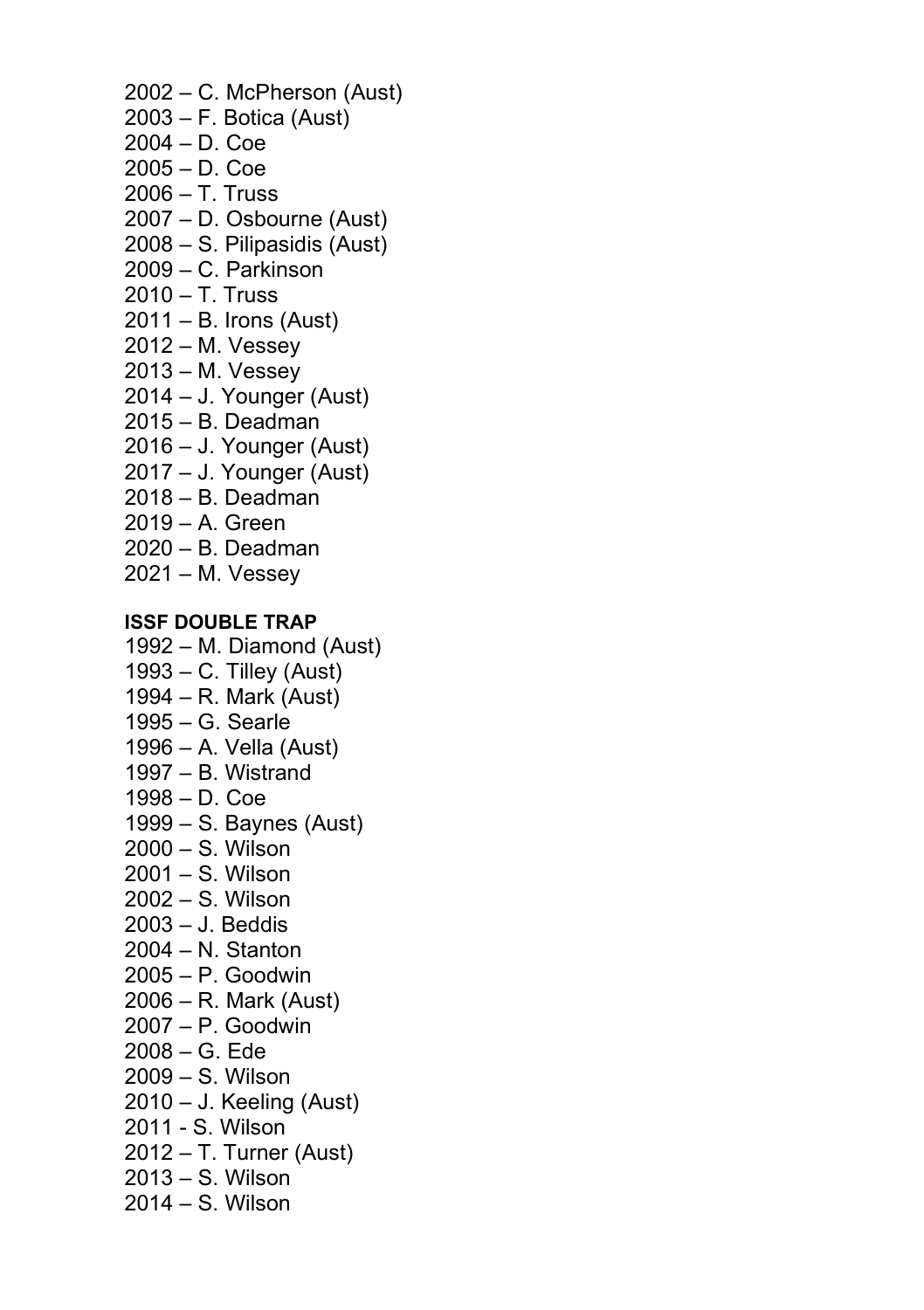2015 – S. Wilson 2016 - T. Fuller 2017 – S. Wilson 2018 – S. Wilson Not now contested.

#### **ISSF SKEET**

1974 – P.A. Veale 1975 – BJ Anderson 1976 – J. Woolley 1977 – J Woolley 1978 – J. Woolley 1979 – I. Hale (Aust) 1980 – I. Hale (Aust) 1981 – M. Cameron 1982 – B. Thomson 1983 – M. Cameron 1984 – M. Cameron 1985 – M. Cameron 1986 – M. Cameron 1987 – J. Woolley 1988 – M. Cameron 1989 – I. Hale (Aust) 1990 – I. Hale (Aust) 1991 – T. Dodds 1992 – C. Meuleman (Aust) 1993 – D. Coe 1994 – B. Thomson 1995 - B. Thomson 1996 – G. Taylor 1997 – G. Jukes 1998 - G. Jukes 1999 – G. Jukes 2000 – B. Thomson 2001 – P. Wilson 2002 – M. Duff 2003 – M. Duff 2004 – P. Wilson 2005 – P. Wilson 2006 – P. Wilson 2007 – P. Wilson 2008 – P. Wilson 2009 – G. Taylor 2010 – P. Wilson 2011 – G. Jukes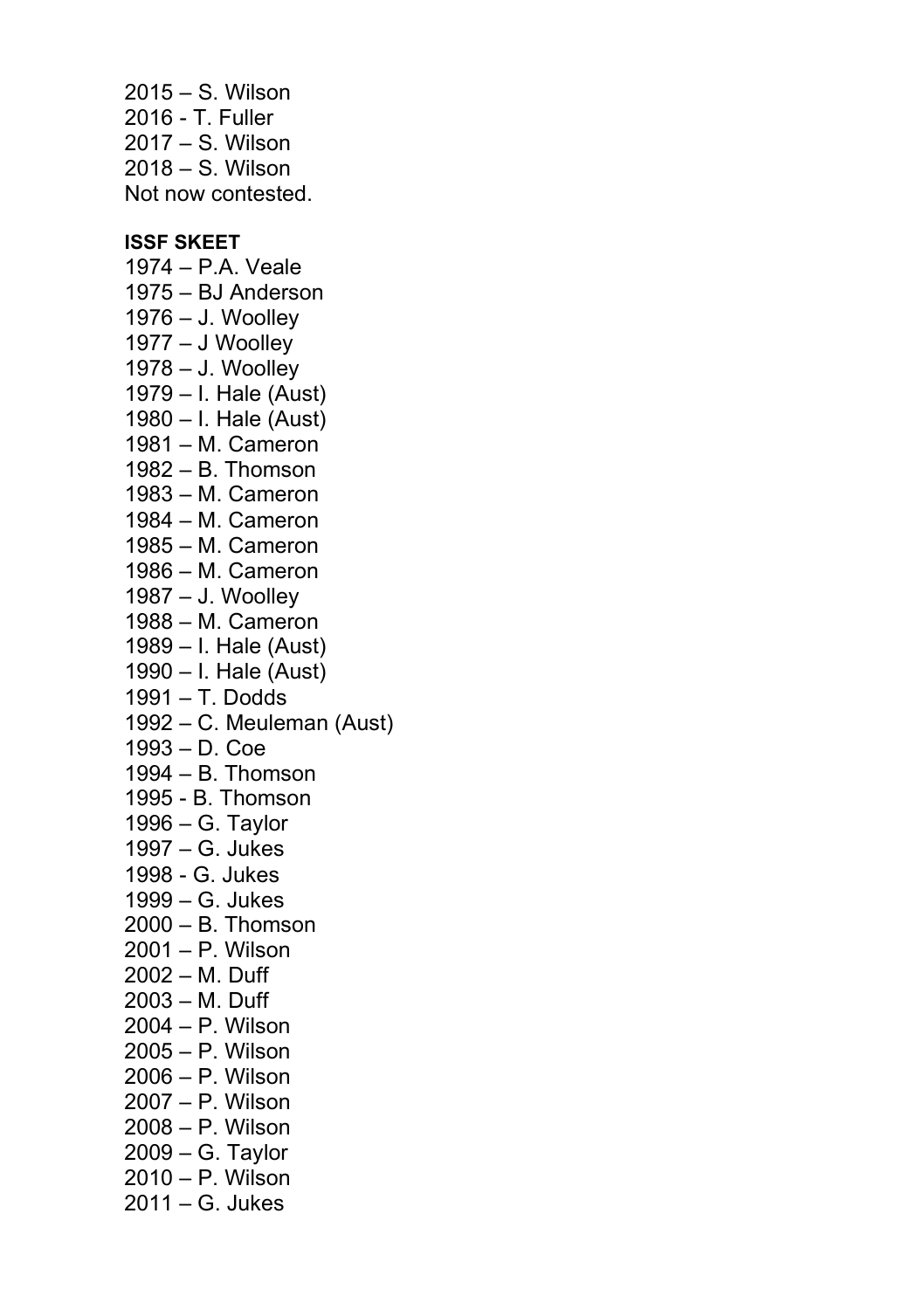- 2012 G. Taylor (Aust) 2013 – G. Jukes 2014 – P. Wilson 2015 – G. Jukes
- 2016 C. Tipple
- 2017 P. Wilson
- 2018 C. Tipple
- 2019 C. Tipple
- 2020 P. Wilson
- 2021 C. Tipple

# **ISSF Skeet Island Aggregate**

- 1991 T. Dodds 1992 – I. Hale (Aust) 1993 – D. Coe
- 1994 B. Thomson
- 1995 B. Thomson
- 1996 G. Jukes
- 1997 G. Jukes
- 1998 B. Thomson
- 1999 B. Thomson
- 2000 GM Thomson
- 2001 P. Wilson
- 2002 M Duff
- 2003 G. Jukes
- 2004 P. Wilson
- 2005 P. Wilson
- 2006 P. Wilson
- 2007 P. Wilson
- 2008 P. Wilson
- 2009 G. Taylor
- 2010 P. Wilson
- 2012 P. Adams (Aust)
- 2014 P. Wilson

Not now contested.

#### **ISSF TRAP**

- 1975 B. Webber 1976 – J. McKenzie 1977 – J. McKenzie 1978 – B. Lassen
- 1979 B. Lassen
- 1980 R. Collins
- 1981 R. Collins
- 
- 1982 L. Coppins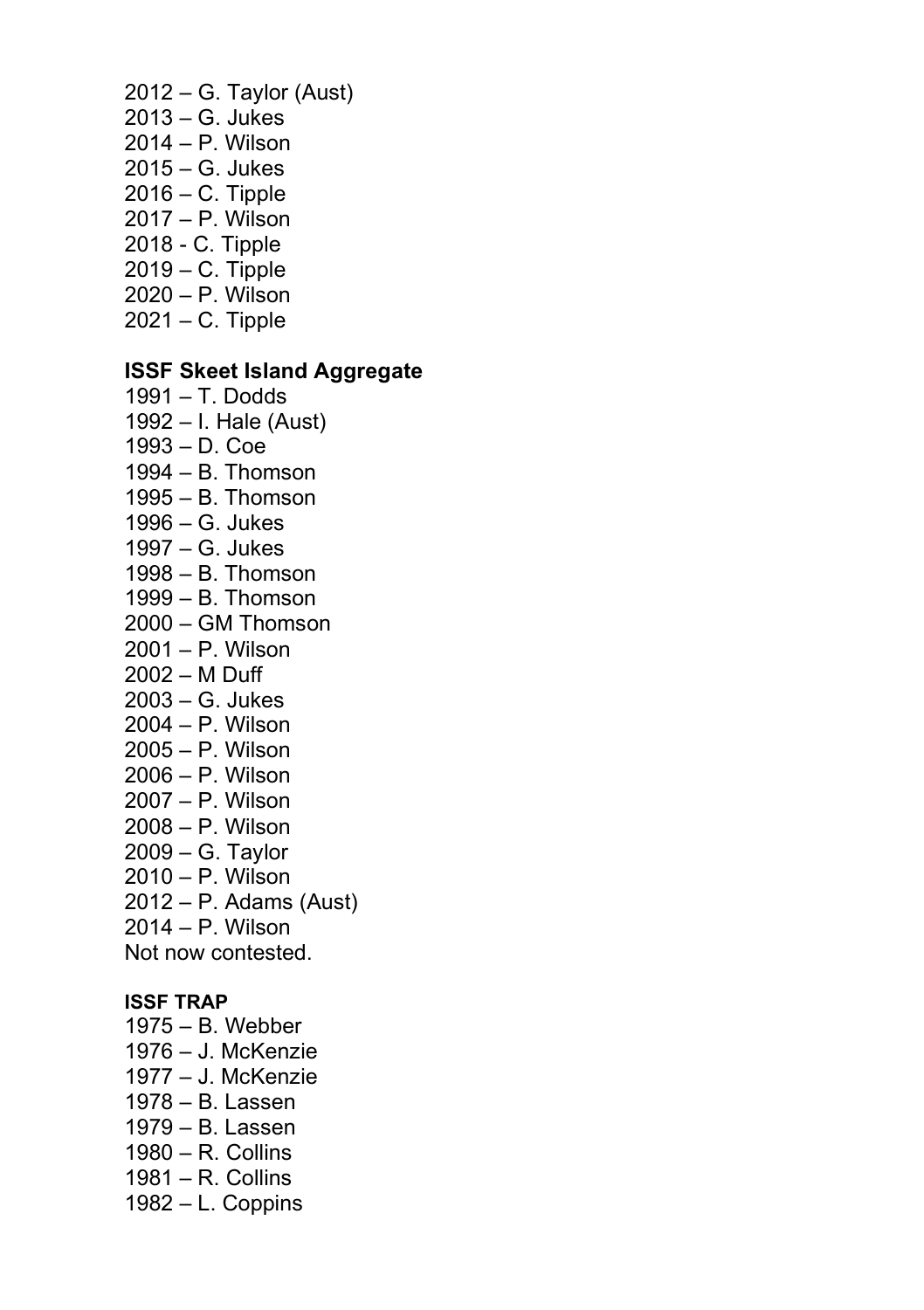1983 – J. Maxwell (Aust) 1984 – RB Everett 1985 – G Ede 1986 – J. Maxwell 1987 – J. Maxwell 1988 – R. McGowan 1989 – R. Mark (Aust) 1990 – G. Ede 1991 – B. Woodward 1992 – R. Mark (Aust) 1993 – G. Haden (Aust) 1994 – R. Mark (Aust) 1995 – G. Searle 1996 – D. Coe 1997 – K. Livingstone 1998 – W. Isles (Aust) 1999 – B. Dunstan (Aust) 2000 – V. Shaw  $2001 - L$ . Coppins 2002 –A. Kidd 2003 – V.Shaw 2004 – B.Woodward 2005 – P.Goodwin 2006 – G.Ede 2007 – A.Sinclair 2008 – G. Paton 2009 – R. Tennant 2010 – G. Foster 2011 - O. Robinson 2012 – B. Dunstan (Aust) 2013 – T. Turner (Aust) 2014 – M. Browne-Cole 2015 – M. Browne-Cole 2016 – C. Stephen (Fiji) 2017 – C. Robinson 2018 – R. Prince  $2019 - \Omega$  Robinson 2020 – O. Robinson

2021 – N. Wiseman

# **ISSF TRAP ISLAND AGGREGATE**

- 1991 B. Becroft
- 1992 R. Mark (Aust) & M. Diamond (Aust)
- 1993 G. Hayden (Aust)
- 1994 G. Hayden (Aust) & K. Perkins (Aust)